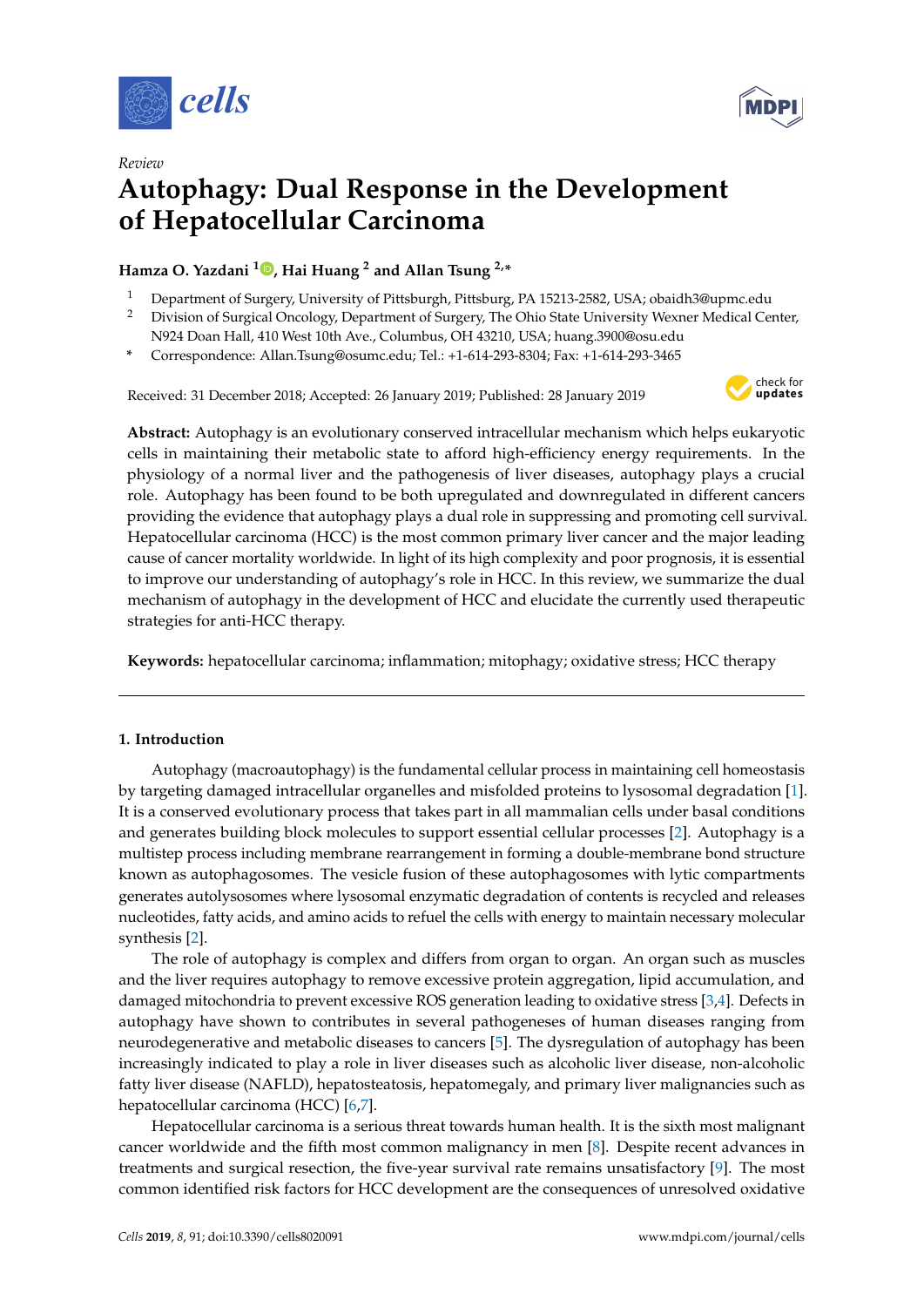stress, persistent inflammation, viral infections, metabolic dysfunction, liver alcohol disease, and fatty liver disease. Autophagy may serve as a protective mechanism against the initial and persistent liver injury in these disease states but autophagy may also play a significant role in the development and growth of hepatic tumor cells in this inflammatory environment [\[10](#page-8-1)[,11\]](#page-8-2). The link between autophagy and cancer has been long proposed. The underlying mechanisms regulating the autophagic response in HCC requires further understanding to develop effective treatment strategies.

## **2. Role of Autophagy in Normal Liver Homeostasis**

Autophagy is involved in diverse physiology and pathophysiology of the liver. The liver displays a complex metabolism with a variety of functions including protein and lipid synthesis and secretion of bile acid. Increased accumulation of ubiquitin proteins aggregation observed in the liver-specific Atg7 knockout mice suggested a basal function of autophagy in continuous turnover of the cytoplasmic proteins [\[12](#page-8-3)[,13\]](#page-8-4). Disturbance in the basal autophagy of the liver can lead to the accumulation of elementary bodies, damaged mitochondria, deformed peroxisomes, and abnormal membrane structures resulting in liver injury. Autophagy can be general and nonselective, involving the degradation of a bulk cytoplasmic portion or organelle-specific degradation. The cell can undergo different forms of autophagy which include xenophagy (degradation of viruses), lipophagy (degradation of lipid droplets), ribophagy (degradation of ribosomes), pexophagy (degradation of peroxisomes), reticulophagy (degradation of ER), and mitophagy (degradation of mitochondria). Of these, mitophagy is one of the most well characterized since hepatocytes contain numerous mitochondria to provide the high energy demand for metabolism. Liver specific autophagy deficient mice provide evidence for swollen mitochondria and increased ROS formation [\[14\]](#page-8-5). Liver injury is also associated with mitochondrial membrane permeabilization which can activate a mitochondrial apoptotic pathway regulating BAX and Bad (BCL2 family) mediated cell death [\[15\]](#page-8-6). The different forms and role of autophagy in the healthy liver are best described in detail by Takashi U Eno et al. [\[16\]](#page-8-7).

Hepatocytes are primarily dependent on autophagy degradation due to its intense metabolism and high energy demand to maintain proper functioning. The defect in any of the forms of autophagy can contribute to severe liver functional damage such as hepatitis, fibrosis, cirrhosis, and HCC development [\[17,](#page-8-8)[18\]](#page-8-9). One of the most common causes of acute and chronic liver disease is the infection of the liver with hepatotropic viruses. Hepatitis B and C viruses are both linked to the autophagy. It has been shown that the X protein of the HBV (HBx) can induce autophagy due to its ability to bind to the PI3k autophagic molecule. On the other hand, the Hepatitis C virus (HCV) can adapt autophagy content to enhance its replication by inhibiting the maturation of autophagosome into autophagolysosomes. Both these viruses are shown to induce autophagy by transcriptional upregulation of Beclin1 [\[19\]](#page-8-10).

Autophagy also plays a role in lipid metabolism and thus can influence the development of fatty liver disease, a rapidly increasing cause of chronic liver disease in the world. Hepatocytes are the main source for natural lipids stored in the form of triglycerides (TGs) and lipid droplets (LDs). Interestingly, the first degradation of lipid droplets through lipophagy was observed in mouse liver. It has been shown that ATg7 knockout mice showed significant increase levels of TGs and LDs in the hepatocytes leading to a decrease in the levels of free fatty acids (FFAs), necessary for ATP generation [\[20\]](#page-8-11). Another study illustrates the formation of hepatic steatosis in mice due to the consumption of a high-fat diet. This process occurs through autophagy activation in hepatic stellate cells and is due to the suppression of mTOR phosphorylation which increased expression of Sirt1 through the AMPK pathway [\[21\]](#page-8-12).

#### **3. Role of Autophagy in Hepatocellular Carcinoma**

Hepatocellular carcinoma is one of the most common primary cancer and a major leading cause of death worldwide [\[22\]](#page-8-13). An estimation of 30,200 deaths is predicted this year [\[23\]](#page-8-14). The high proliferative capability of HCC cells has been linked to persistent inflammation and increased oxidative stress.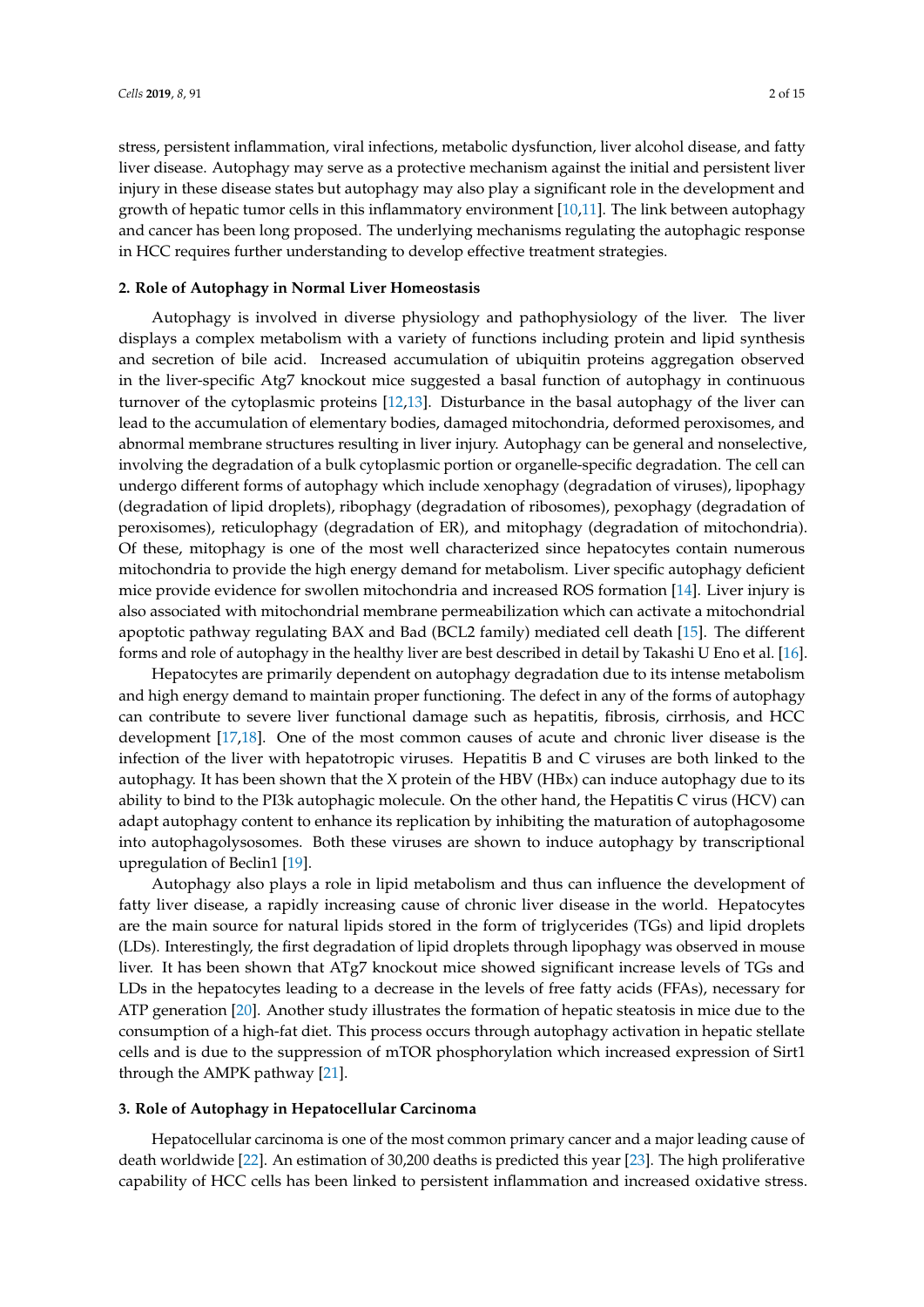Autophagy has been shown to play a dual role in cancer. Autophagy could be either tumor suppressive or tumor promoting. Here we review both the pro- and anti-tumor mechanism of autophagy that take place during the development and growth of HCC.

#### *3.1. Tumor-Suppressive Role of Autophagy*

Inflammation is recognized as a hallmark of cancer in promoting tumor growth and is associated with the poor prognosis of many solid tumors [\[24\]](#page-8-15). It is well known that HCC progression is highly correlated with the persistent inflammatory stimulation [\[25\]](#page-8-16). Autophagy has been suggested to prevent cancer progression by suppressing inflammation [\[26–](#page-8-17)[29\]](#page-8-18) while inhibition of autophagy can lead to a sustained and elevated level of inflammation [\[30,](#page-8-19)[31\]](#page-9-0). Inflammasomes are the major drivers for chronic inflammation in the liver [\[32](#page-9-1)[,33\]](#page-9-2). Interestingly, the capability of cells to suppress inflammation through autophagy was first observed in autophagic inhibited mice. Lack of autophagic responses in ATG16L1 knockout mice undergoing septic shock revealed an elevated level of inflammasome associated IL-1β and IL-18 cytokine production compared to wild-type controls [\[28\]](#page-8-20). Further studies showed that depletion of the autophagic proteins, LC3B and Beclin1, enhanced Caspase-1 activation which was NALP3 inflammasomes dependent. Mice lacking LC3B protein were more susceptible to LPS induced mortality [\[34\]](#page-9-3). In addition, a recent study showed the effect of chemokine (C-X-C motif) ligand 17 (CXCL17) in suppressing autophagy [\[35\]](#page-9-4). In human HCC tissues, elevated expression of CXCL17 has been observed which can also promote cell proliferation and migration when treated invitro. Silencing of this induced autophagy which is due to the enhanced nuclear translocation of liver kinase b1 (LKB1) that phosphorylates and activates AMPK. This lead to decrease in tumor volume and proliferation.

Beclin1, an important autophagic protein, has been shown to be associated with HCC tumors. The decreased Beclin1 expression observed in human HCC tissues correlated with tumor recurrence and disease-free survival [\[36\]](#page-9-5). Studies have also shown that knocking out Beclin1 in mice is embryonically lethal whereas heterogeneous Beclin1 mice developed spontaneous HCC [\[37\]](#page-9-6). In addition, normal hepatocytes show higher expression and activity of autophagic-associated proteins compared with HCC cell lines providing evidence that autophagy plays a tumor suppressive role [\[14\]](#page-8-5). A recent study demonstrated the effect of adrenaline in promoting hepatocarcinogenesis [\[38\]](#page-9-7). Treatment of adrenaline in DEN-induced HCC mice showed a remarkable increase in liver injury along with increased tumor number and tumor size. Mechanistically, increase in adrenaline activated the adrenergic receptors ADRB2 which inhibited autophagy activation by disrupting the Beclin1/VPS34/ATg14 complex.

Since autophagy plays a vital role in suppressing cancer inflammation, inhibition of autophagy has also been shown to result in an excessive accumulation of p62 protein [\[39\]](#page-9-8). P62 is an autophagic substrate which is used in measuring autophagic activity [\[40,](#page-9-9)[41\]](#page-9-10). Transgenic P62 knockout animals displayed irregular cell mitotic activity with an increased expression of insulin-like growth factor 2 (IGF2) in their HCC tumors [\[42\]](#page-9-11). It has been reported that p62 is necessary for the HCC initiation by maintaining metabolic homeostasis through the mTOR pathway [\[43\]](#page-9-12) and ablation of p62 inhibits growth and proliferation [\[14\]](#page-8-5). In a study, 90 HCC-resected tumors were analyzed for the accumulation of intracellular hyaline bodies (IHB) which are cytoplasmic inclusions consisting of p62. Patients with increased IHB were shown to be associated with significantly shorter overall survival [\[44\]](#page-9-13). Moreover. P62 is also known to interact with tumor necrosis factor receptor-associated factor 6 (TRAF6) that induces nuclear factor (NF-kB) activation [\[45\]](#page-9-14). Zhang et al. [\[46\]](#page-9-15) have shown that DEAD-box protein 5 (DDX5), a tumor suppressor protein in the liver [\[47\]](#page-9-16), binds to p62 and interferes with P62/TRAF6 interaction. This results in autophagy induction. However, the expression of DDX5 in the human HCC tumor tissues is relatively lower when compared to its non-tumor counterpart. Autophagy has also been shown to contribute to the anti-proliferative activity of interferon gamma (IFN-gamma), a pleiotropic cytokine that facilitates anti-viral and anti-proliferative effects in cancer cells. In HCC cell lines, stimulated autophagosome formation inhibited cell growth. Silencing of autophagy in these cells abolished the inhibitory effect, suggesting an essential anti-tumorigenic activity [\[48\]](#page-9-17).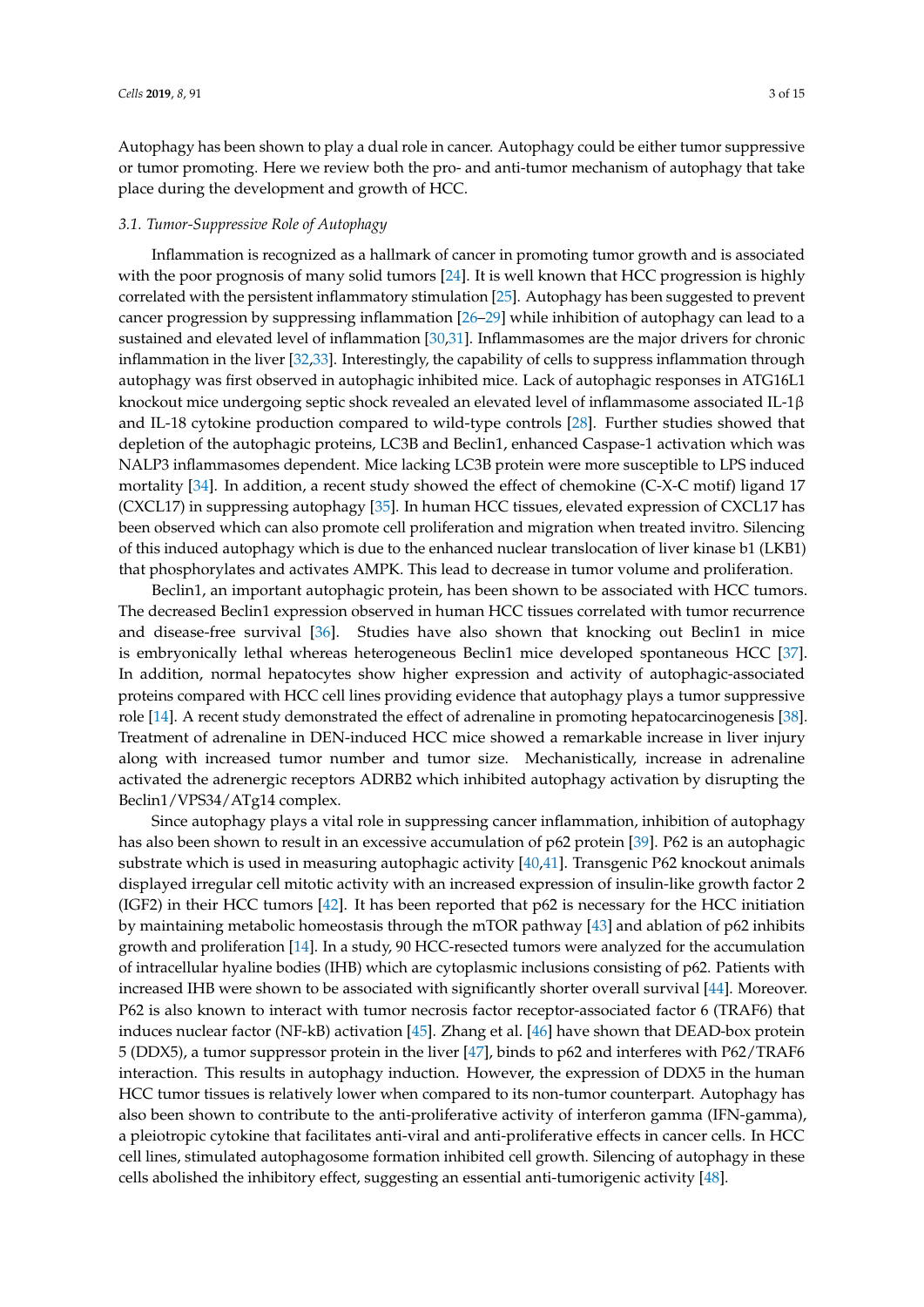Similarly, multiple miRNAs which are found to target autophagic comprised genes for autophagy modulation [\[49–](#page-9-18)[51\]](#page-10-0) may also play a part in HCC growth and inhibition. miR-7 is a well acknowledged tumor suppressive microRNA in cancers. In HCC tumors, levels of miR-7 are significantly downregulated. It has been shown that upregulation of miR-7 in HCC cell lines increases autophagic activity by targeting the mTOR pathway, leading to a decrease in cancer cell proliferation [\[52\]](#page-10-1). miR-85 is an essential component during liver development and has also been linked as a tumor suppressor in HCC. In human HCC cell line HepG2, transfection of miR-85 upregulated autophagic activity which resulted in cell cycle arrest [\[53\]](#page-10-2). Our group has also previously shown that miR-375 is downregulated in HCC cell lines and tissues [\[54\]](#page-10-3). We found that miR-375 inhibits autophagy by suppressing the conversion of LC3I to LC3II by downregulating ATG7. Inoculating miR-375 overexpressed cells in nude mice showed significantly decreased tumor growth [\[51\]](#page-10-0).

#### *3.2. Tumor-Promoting Role of Autophagy*

Hypoxia-induced oxidative stress is one of the most prominent features in all solid tumors [\[55,](#page-10-4)[56\]](#page-10-5) due to the inadequate blood supply that tumors experience as they grow. Under oxygen deprivation, cells respond by regulating their metabolic and bioenergetics demands to overcome the hypoxic resistance [\[57–](#page-10-6)[59\]](#page-10-7). Hypoxia-induced autophagy in hepatocytes and HCC tumor cells relies upon the stabilization of hypoxia-inducible factor (HIF1 $\alpha$ ). HIF is the important regulator that maintains oxygen homeostasis. It has been shown that HIF1-α upregulates BNIP3 and BNIP3L proteins which binds to the BCL-2 protein. This process inhibits the disruptive interaction between BCL-2 and Beclin1 [\[60\]](#page-10-8) to induce autophagy for cellular survival in hypoxic conditions. In addition, hypoxia is also shown to upregulate early growth response gene-1 (Egr-1) expression. Egr-1 is a zinc finger nuclear protein and functions as a transcriptional regulator [\[61\]](#page-10-9). Upregulation of hypoxia induced Egr-1 has shown to induce autophagy in HCC cell lines promoting migration. Inhibiting Egr-1 function by Ad-DN-Egr-1 revealed the attenuated autophagosome formation due to inhibited binding of Egr-1 at LC3 promoter region (−233 to −214) [\[62\]](#page-10-10).

The extensive reactive oxygen species generation during the developing tumor is the primary outcome of hypoxic stress. Increased ROS levels are shown to oxidize cellular components such as DNA, lipids, and proteins [\[63,](#page-10-11)[64\]](#page-10-12). ROS can be generated by the NADPH oxidase complexes in the cell membrane, endoplasmic reticulum, peroxisomes, and mitochondria [\[65](#page-10-13)[,66\]](#page-10-14). Tumors adapt different mechanisms to eliminates intracellular ROS, one of which is by the upregulation of anti-oxidant proteins NRF2 [\[67\]](#page-10-15). NRF2 is a cytoplasmic protein which translocates to the nucleus for the transcription of redox-balancing proteins and β-oxidant enzymes and is upregulated by autophagy. The autophagic protein p62 has been shown to interact with NRF2 [\[68\]](#page-10-16). Phosphorylated p62 binds with Keap1 (NRF2 inhibitory protein) allowing NRF2 release and cytosolic stabilization [\[69](#page-10-17)[,70\]](#page-10-18). The clinical implication of NRF2 was elucidated in 107 HCC patients where patients that expressed higher levels of pNRF2 were significantly associated with worst disease-free survival and poor overall survival [\[71\]](#page-11-0). Thus, p62 induces the antioxidant activation pathway to prevent extreme organelle injury leading to tumor cell death.

Another important mechanism to control excess ROS production is by the removal of damaged organelles from the cell. Injured and non-functional mitochondria are the major source of cellular ROS production and the induction of mitophagy helps clear these damaged mitochondria to maintain cell function and bioenergetics [\[72](#page-11-1)[,73\]](#page-11-2). Mitochondrial ROS is eliminated regularly by the superoxide dismutase within the cytosol [\[74](#page-11-3)[,75\]](#page-11-4) which is also activated by the NRF2 protein [\[76\]](#page-11-5). Depolarized mitochondria cleared via mitophagy are regulated by PINK1 and Parkin1 [\[77\]](#page-11-6). It is reported that mitophagy can degrade tumor suppressor p53 once localized to mitochondria and inhibit its subcellular localization. Mitophagy impairment results in p53 accumulation and its phosphorylation by PINK1 prevent hepatic cancer cell stemness [\[78\]](#page-11-7). However, excessive induction of mitophagy can also inhibit HCC migration. When yes-activated protein (Yap), a highly upregulated protein in HCC, is depleted, mitophagy is overactivated leading to cellular energy deprivation [\[79\]](#page-11-8). In contrast,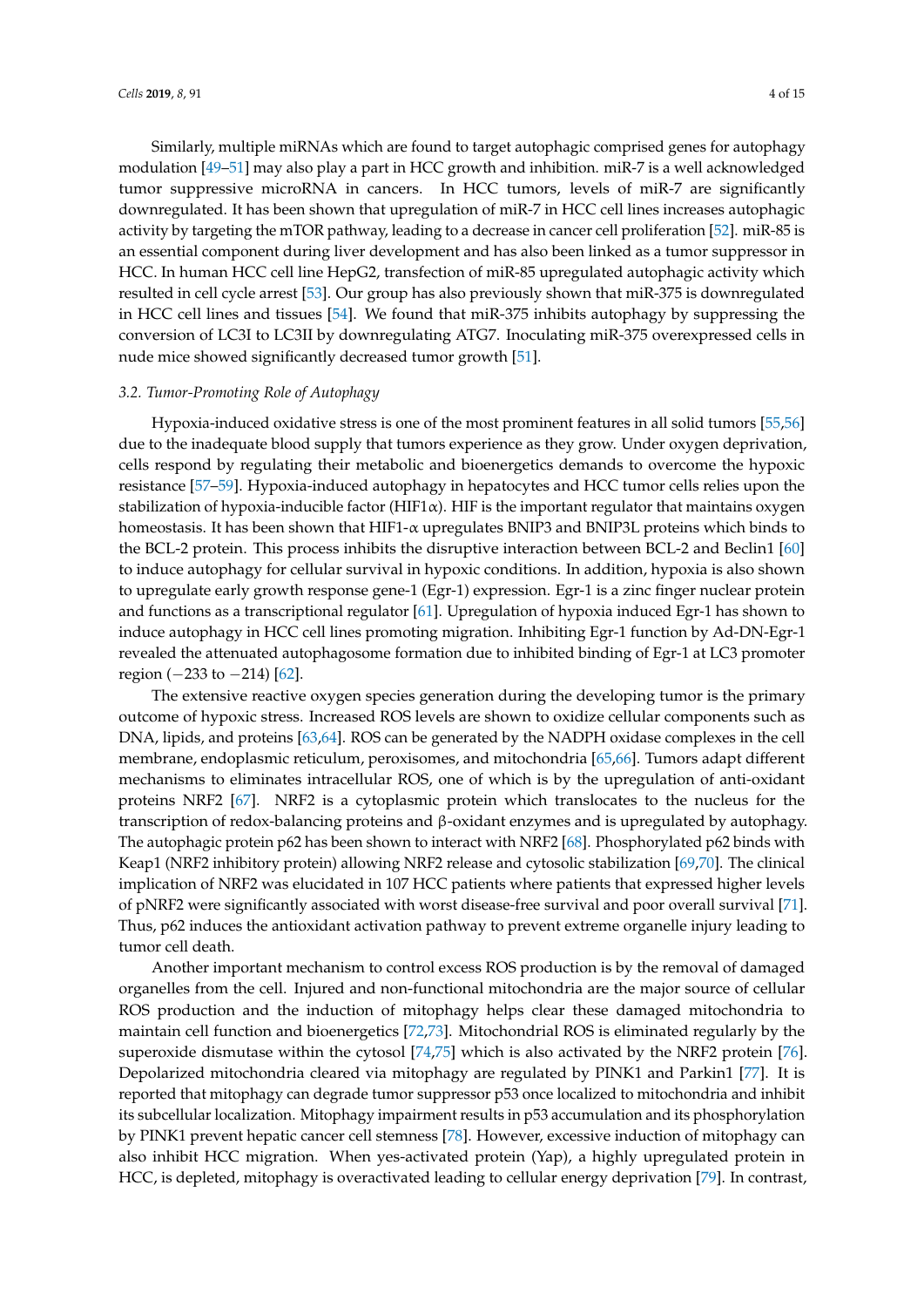the excessive activation of autophagy may also lead to autophagic cell death [\[80](#page-11-9)[,81\]](#page-11-10). This process requires an additional cell death signaling, including the phosphorylation of c-Jun N-terminal kinase (JNK) [\[82\]](#page-11-11). Interestingly, the pro-apoptotic (Bax/Bak) deficient cells showed an autophagic cell death when exposed to apoptotic stimuli. This was driven through the increase in the level of JNK phosphorylation. However, treatment with the JNK inhibitor further revealed that a simultaneous activation of autophagy and JNK is required for the autophagic cell death. Numerous other cell death and tumor suppressor-related proteins are shown to trigger autophagic cell death in the literature [\[83–](#page-11-12)[85\]](#page-11-13).

Autophagy can also regulate inflammatory immune response by the release and degradation of damage associated molecular patterns (DAMPS) including high mobility group box 1 (HMGB1), histones, ATP, mitochondrial (mt)DNA, and mitochondrial transcription factor A (TFAM). HMGB1 is a well-characterized DAMP which can be released from necrotic or apoptotic hepatocytes [\[86,](#page-11-14)[87\]](#page-11-15). Interestingly, autophagy-mediated intracellular mobilization of HMGB1 enables tumor growth by inducing cell survival and apoptosis [\[88](#page-11-16)[,89\]](#page-11-17). We have previously shown that under hypoxic stress, HMGB1 translocates from nucleus to cytoplasm in HCC cells. Intracellular translocation of HMGB1 facilitates its interaction with mtDNA in the cytosol where together they activate TLR9 signaling pathways to enhance tumor growth [\[90\]](#page-11-18).

#### *3.3. Autophagy in HCC Metastasis*

Autophagy, due to its tumor promoting role, also plays a part in tumor metastasis. Increasing evidence suggests the upregulation of autophagy during the process of tumor metastasis [\[91](#page-12-0)[,92\]](#page-12-1). As the primary tumor grows and encounter harsh microenvironment, part of it escapes and intravasates within the circulatory and lymphatic system, localizing at distal organs [\[93\]](#page-12-2). Cell detachment from the extracellular matrix (ECM) has demonstrated to trigger autophagy which then protects it from anoikis, a type of cell death induced in response to ECM detachment [\[94\]](#page-12-3). In addition, Autophagy can also induce changes in the cell adhesion signaling that facilitates invasion and migration [\[95\]](#page-12-4).

Autophagy in hepatocellular carcinoma has shown to facilitate metastasis by upregulating the expression of epithelial–mesenchymal transition (EMT). Induction of autophagy in the starved cells inhibited the expression of epithelial markers and induced mesenchymal expression along with cell invasion marker matrix metalloproteinase-9 (MMP9) [\[96\]](#page-12-5). These changes were regulated by the activation of TGF-beta and phosphorylation of Smad3 signaling pathway. In another study, inhibition of autophagy via silencing Beclin1 and ATG5 in HCC lung metastasis model markedly decreased distal metastasis to the lungs [\[97\]](#page-12-6). This effect is observed due to the impaired anoikis resistance that can suppress the colonization of HCC cells. However, silencing of autophagy mediators showed no effect in the expression of cell migration and invasion regulators.

Autophagy-mediated cancer cell metastasis can be stimulated by numerous stress factors persisting within the tumor microenvironment. One of which is the fluid shear stress (FSS). Wang et al. [\[98\]](#page-12-7) showed that HCC cells, when exposed to 1.4  $\frac{dyn}{cm^2}$  of FSS, induce autophagy in a time-dependent manner. Furthermore, inhibition of autophagy attenuated cells to migrate and downregulate the expression of PI3K/FAK/Rho GTPase pathway. This suggests that the activation of autophagy via FSS is a PI3K/FAK/Rho GTPase-dependent pathway.

#### **4. Autophagy in HCC Therapy**

As described above, autophagy can be either be pro- or anti-tumorigenic for HCC. Therefore, modulation of autophagy-based HCC therapy is very complex and will vary depending on the setting. Autophagy can suppress liver inflammation and thus decrease the carcinogenic environment in the liver but it can also promote and maintain tumor cell homeostasis by inducing mitophagy in growing HCC tumors. In addition, both the induction and inhibition of autophagy has been investigated to induce tumor cell death [\[99,](#page-12-8)[100\]](#page-12-9). Currently, there are a variety of therapeutic agents that are being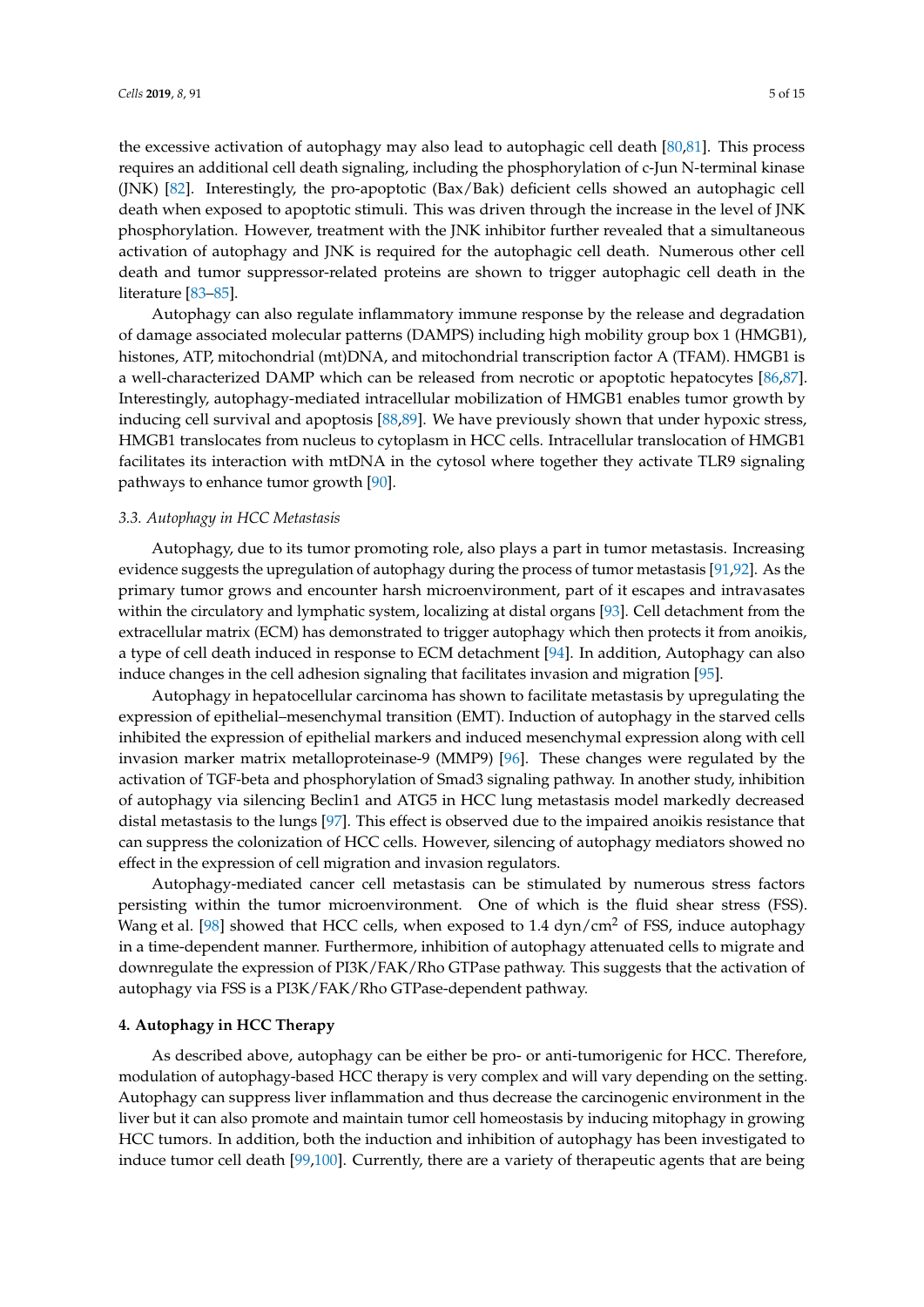used either individually or in combination with other agents for anti-HCC therapy. The current agents used to selectively target autophagy to induce HCC cell death are described in Table [1.](#page-6-0)

#### *4.1. Autophagy Inducers*

The autophagy inducer sorafenib is the first-line drug used for the treatment of advanced HCC [\[101\]](#page-12-10). Currently, sorafenib is the only drug that has been shown to improve HCC patient survival [\[102\]](#page-12-11). In a randomized controlled trial, patients with advanced HCC treated with sorafenib had an improved rate of overall survival compared to patients given placebo. Sorafenib has been shown to promote cell death through the upregulation of autophagy via myeloid cell leukemia-1 (Mcl-1) signaling pathway [\[103\]](#page-12-12). In addition, sorafenib can also inhibit tumor growth by targeting the RAF/MEK/ERK pathway to induce cell cycle arrest [\[104\]](#page-12-13). Besides Mcl-1 and ERK pathways, sorafenib can also inhibit the activation of PI3K/AKT/mTOR pathways which initiates a signaling cascade for autophagy induction [\[105](#page-12-14)[,106\]](#page-12-15). In a recent study, sorafenib is also shown to regulate cell endoplasmic reticulum (ER) stress, JNK, Akt, and AMPK pathway leading to elevated autophagy which later shifts towards apoptosis [\[107\]](#page-12-16). At an early time point (3–12 h) sorafenib increases ER stress which is shown to induce the autophagic survival process in HCC cell line by regulating JNK/AMPK signaling pathway. At a later stage (24 h), a significant increase in the ER stress and PERK-CHOP dependent rise of Bim shifted autophagy to apoptosis cell death.

Besides its tumor suppressing function, long term sorafenib treatment has also shown to trigger chemo-resistance in HCC cells [\[108\]](#page-12-17). Thus, the combination of sorafenib with SAHA, another autophagy-inducer, has been used to improve responses against HCC compared to treating with sorafenib alone [\[109\]](#page-12-18). Sustained treatment of sorafenib has also shown to increase tumor hypoxic environment that leads to decrease treatment efficiency [\[110\]](#page-13-0). Combination of melatonin with sorafenib has shown to enhance sorafenib's cytotoxicity against human HCC cells by decreasing hypoxic resistance [\[111\]](#page-13-1). Co-administration diminished the expression of BNIP3 and NIX, hypoxia induced mitophagy mediators. Due to the common occurrence of tumor resistance, the combinations of different drugs with sorafenib are currently being studied to increase chemo-sensitivity and decrease tumor growth. A detailed combination of reagents with sorafenib are extensively reviewed elsewhere [\[112\]](#page-13-2).

#### *4.2. Autophagy Inhibitors*

Since autophagy can be utilized by the growing cancer cells for its survival and add resistance towards chemotherapeutic reagents, inhibiting autophagy can also be a promising strategy against cancer therapy. At present chloroquine (CQ), an anti-malarial drug, can be used for the inhibition of autophagy through the suppression of lysosomes. Treatment with CQ neutralizes the pH levels of lysosomes required in the final stages of autophagy for degradation [\[113\]](#page-13-3). CQ is being effectively used in patients with the combination of drugs capable of inducing cell apoptosis such as oxaliplatin [\[114\]](#page-13-4). It is reported that co-treatment of proliferative HCC cell lines with CQ and sorafenib can lead to a marked suppression of its growth [\[105\]](#page-12-14). In a liver xenograft tumor model, nude mice treated with CQ and sorafenib combined achieved a higher level of tumor regression compared to treatment with sorafenib alone. In addition, 3-methyladenine (3-MA) which inhibits the interaction of autophagosomes and lysosomes can enhance anti-HCC therapy when combined with cisplatin, doxorubicin, and sorafenib [\[115\]](#page-13-5). Similarly, suppression of autophagy by administration of 3-MA and inactive ATg4B suppresses the proliferation of Huh7 cells [\[116\]](#page-13-6). Hence, inhibition of autophagy can promote the death of HCC cells but these treatments with their known side effects highlight a major risk in triggering the neoplasticism within the normal hepatocytes.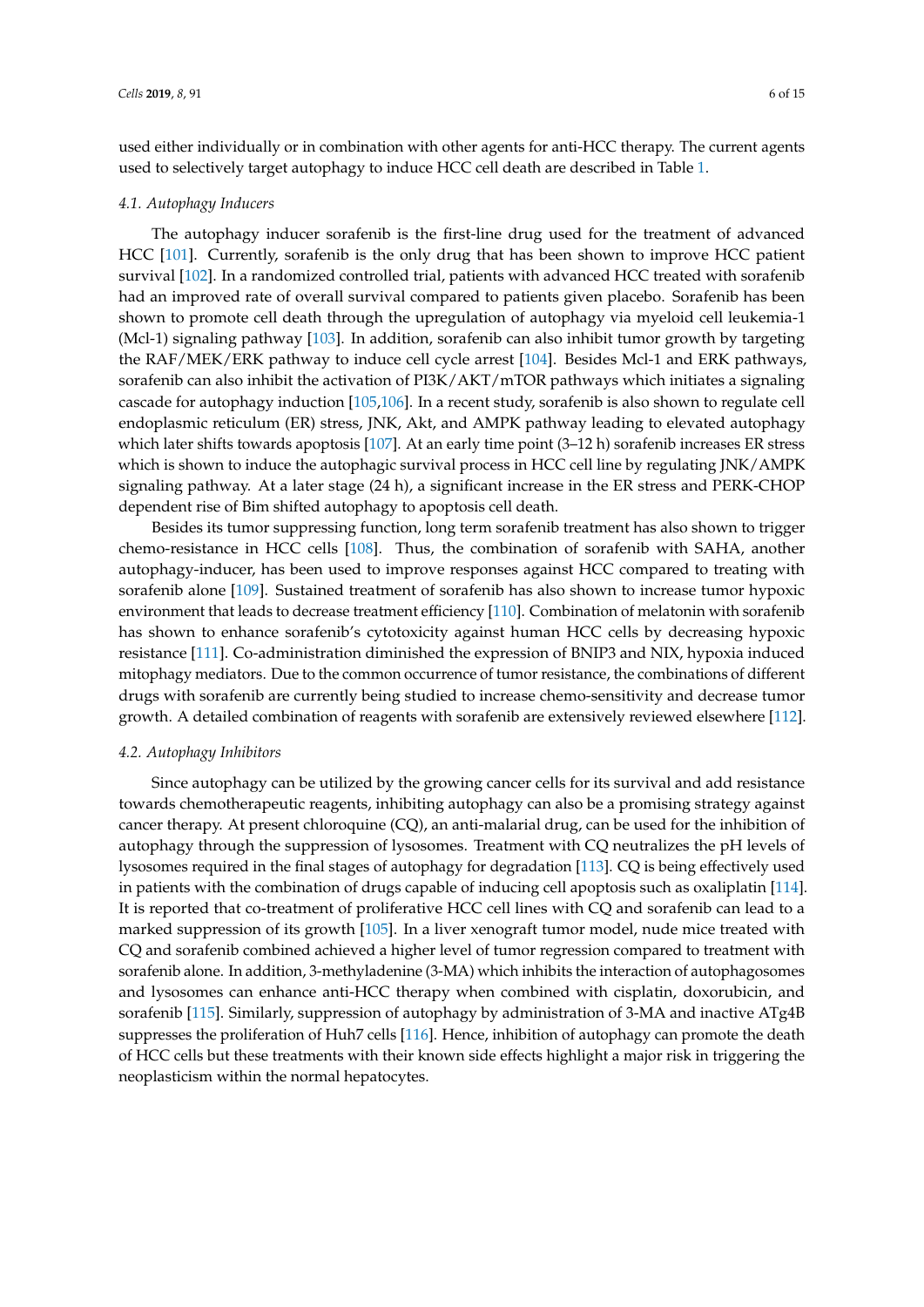<span id="page-6-0"></span>

| Reagents                    | <b>Autophagy Target</b>      | <b>Cells Treated</b>                                     | Result                                                         | Ref.       |
|-----------------------------|------------------------------|----------------------------------------------------------|----------------------------------------------------------------|------------|
| Sirolimus<br>(Rapamycin)    | mTOR                         | HepG2                                                    | Upregulation of<br>autophagy-cell death                        | [117, 118] |
| Temsirolimus<br>$(CCI-779)$ | mTOR                         | HepG2, Huh7                                              | Upregulation of<br>autophagy-cell death                        | $[119]$    |
| Everolimus<br>(RAD001)      | mTOR                         | Hep3B, HepG2, Huh7                                       | Upregulation of<br>autophagy-cell death                        | $[120]$    |
| Pemetrexed                  | mTORC1                       | HepG2                                                    | Upregulation of<br>autophagy-cell death                        | $[121]$    |
| $SC-59$                     | mTORC1                       | PLC5, Sk-Hep1, HepG2 and<br>Hep3B                        | Upregulation of<br>autophagy-cell death                        | [122, 123] |
| <b>BEZ235</b>               | PI3K/mTOR                    | Hep3B, PLC/PRF/5                                         | Upregulation of<br>autophagy-cell death                        | $[124]$    |
| MK-2206                     | AKT                          | SNU449, SNU378, SNU475                                   | Upregulation of<br>autophagy-cell death                        | $[125]$    |
| SB203580                    | <b>MAPK</b>                  | HepG2, Hep3B, PLC/PRF/5,<br>Huh-7                        | Upregulation of<br>autophagy-cell death                        | $[126]$    |
| Regorafenib                 | Tyrosine-kinase<br>inhibitor | HepG2 and Hep3B                                          | Upregulation of<br>autophagy-cell death                        | $[127]$    |
| Sorafenib                   | Tyrosine-kinase<br>inhibitor | Hep3B, HepG2, Huh7                                       | Upregulation of<br>autophagy-cell death                        | [105, 112] |
| Nilotinib                   | Tyrosine kinase<br>inhibitor | PLC5, Huh-7, Hep3B                                       | Upregulation of<br>autophagy-cell death                        | $[128]$    |
| ABT-737                     | JNK pathway                  | Huh7, HepG2                                              | Upregulation of<br>autophagy-cell death                        | $[129]$    |
| OSU-03012                   | PDK1/AKT                     | Huh7, Hep3B, and HepG2                                   | Upregulation of<br>autophagy-cell death                        | $[130]$    |
| 5-FU                        | Induce ER stress             | HepG2, SMMC-7721,<br>Hep3B, BEL-7402                     | Upregulation of<br>autophagy-cell survival                     | [114]      |
| Bortezomib                  | Proteasome<br>inhibitor      | Huh7, HepG2, HuH7, human<br>hepatocytes, rat hepatocytes | Upregulation of<br>autophagy-cell death                        | $[131]$    |
| Chloroquine                 | Lysosome                     | HepG2, Huh7, HA22T/VGH,<br>Mahlavu                       | Downregulation of<br>autophagy-cell death                      | [132, 133] |
| $3-MA$                      | PI3K III                     | H22, HepG2, PLC/PRF/5,<br><b>SMMC7721</b>                | Downregulation of<br>autophagy-cell death and<br>cell survival | [134, 135] |
| Bafilomycin A1              | Lysosome                     | BEL7402, HepG2, Huh7,<br>SMMC-7721                       | Downregulation of<br>autophagy-cell death                      | $[136]$    |

**Table 1.** Therapeutic reagents modulating autophagy in anti-HCC treatment.

### **5. Concluding Remarks**

Autophagy is the vital response for hepatocytes undergoing stress in the maintenance of cellular homeostasis and quality control. As we outlined in this review, evidence supports a dual role of autophagy in the progression of HCC (Figure [1\)](#page-7-8). Targeting autophagy can be used to treat liver cancer. However, caution should be noted as autophagy can inhibit the development of HCC but also act as a tumor promoter resulting resistance to HCC tumor therapy [\[137\]](#page-14-9). Multiple direct and indirect interactions including complex mechanistic overlap between apoptotic and autophagic cell death have been studied [\[138,](#page-14-10)[139\]](#page-14-11). Many studies indicate that the apoptotic events alter autophagy. However, the molecular role of autophagy controlling apoptosis requires further investigation. In the developing tumor microenvironment, hypoxia is a common stimulus in many cancers and hepatotropic viruses can induce a hypoxic environment initiating hypoxic oxidative and inflammatory responses [\[140\]](#page-14-12). Thus improving tumor oxygenation or suppressing hypoxia-induced autophagy signaling could be a potential future therapeutic pathway to target. We currently have a minimal understanding regarding the stress signaling that takes part in the complex coordination of autophagy to respond during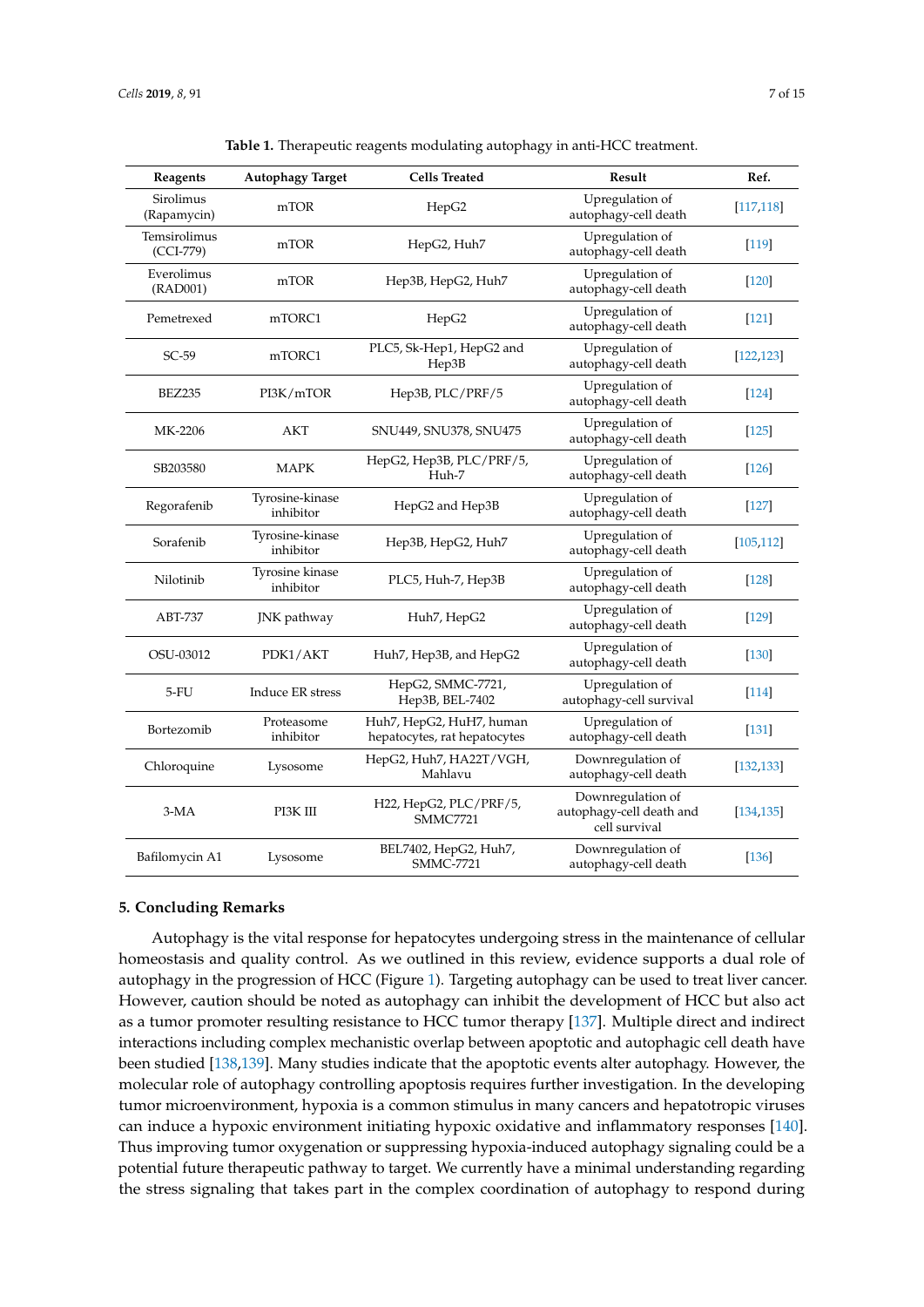<span id="page-7-8"></span>different intracellular and extracellular stimuli in HCC. Additional studies are necessary to further elucidate the mechanisms underlying autophagy's role in HCC.



**hepatocellular carcinoma.** The proposed role of autophagy during the development of autophagy during the development of autophagy during the development of autophagy during the development of autophagy during the developm **Figure 1.** Schematic diagram illustrating the proposed role of autophagy during the development of

**Funding:** This work is supported by the grants from National Institute of Health, CA214865-01 (AT) and **Funding:** This work is supported by the grants from National Institute of Health, CA214865-01 (AT) and GM095566-06 (AT). GM095566-06 (AT).

**Acknowledgments:** We thank Jannat Malik for linguistic revision. **Acknowledgments:** We thank Jannat Malik for linguistic revision.

Conflicts of Interest: The authors declared nothing to disclose regarding the conflict of interest concerning this paper.

## **References References**

- <span id="page-7-0"></span>1. Xie, Z.; Klionsky, D.J. Autophagosome formation: Core machinery and adaptations. Nat. Cell Biol. 2007, 9, 1102–1109. 1102–1109. [\[CrossRef\]](http://dx.doi.org/10.1038/ncb1007-1102) [\[PubMed\]](http://www.ncbi.nlm.nih.gov/pubmed/17909521)
- <span id="page-7-1"></span>2. Devenish, R.J.; Klionsky, D.J. Autophagy: Mechanism and physiological relevance "brewed" from yeast 2. Devenish, R.J.; Klionsky, D.J. Autophagy: Mechanism and physiological relevance "brewed" from yeast studies. *Front. Biosci.* **2012**, *54*, 1354–1363. 3. White, E. The role for autophagy in cancer. *J. Clin. Invest.* **2015**, *125*, 42–46. studies. *Front. Biosci.* **2012**, *54*, 1354–1363. [\[CrossRef\]](http://dx.doi.org/10.2741/s337)
- <span id="page-7-2"></span>3. White, E. The role for autophagy in cancer. *J. Clin. Investig.* 2015, 125, 42–46. [\[CrossRef\]](http://dx.doi.org/10.1172/JCI73941) [\[PubMed\]](http://www.ncbi.nlm.nih.gov/pubmed/25654549)
- <span id="page-7-3"></span>4. Mizushima, N.; Komatsu, M. Autophagy: Renovation of Cells and Tissues. *Cell 2011, 147, 728–741*. [\[CrossRef\]](http://dx.doi.org/10.1016/j.cell.2011.10.026) 6. Yorimitsu, T.; Klionsky, D.J. Autophagy: Molecular machinery for self-eating. *Cell Death Differ.* **2005**, *12*, [\[PubMed\]](http://www.ncbi.nlm.nih.gov/pubmed/22078875)
- <span id="page-7-4"></span>5. Huang, J.; Klionsky, D.J. Autophagy and human disease. *Cell Cycle* **2007**, *6,* 1837–1849. [\[CrossRef\]](http://dx.doi.org/10.4161/cc.6.15.4511) [\[PubMed\]](http://www.ncbi.nlm.nih.gov/pubmed/17671424)
- <span id="page-7-5"></span>6. Yorimitsu, T.; Klionsky, D.J. Autophagy: Molecular machinery for self-eating. Cell Death Differ. 2005, 12, nonalcoholic fatty liver disease: A controversial issue. *World J. Gastroenterol.* **2014**, *20*, 7325–7338. 1542–1552. [\[CrossRef\]](http://dx.doi.org/10.1038/sj.cdd.4401765) [\[PubMed\]](http://www.ncbi.nlm.nih.gov/pubmed/16247502)
- <span id="page-7-6"></span>7. Kwanten, W.J.; Martinet, W.; Michielsen, P.P.; Francque, S.M. Role of autophagy in the pathophysiology of nonalcoholic fatty liver disease: A controversial issue. World J. Gastroenterol. 2014, 20, 7325-7338. [\[CrossRef\]](http://dx.doi.org/10.3748/wjg.v20.i23.7325)
- <span id="page-7-7"></span>8. Cui, J.; Gong, Z.; Shen, H.-M. The role of autophagy in liver cancer: Molecular mechanisms and potential therapeutic targets. *Biochim. Biophys. Acta Rev. Cancer* 2013, 1836, 15–26. [\[CrossRef\]](http://dx.doi.org/10.1016/j.bbcan.2013.02.003)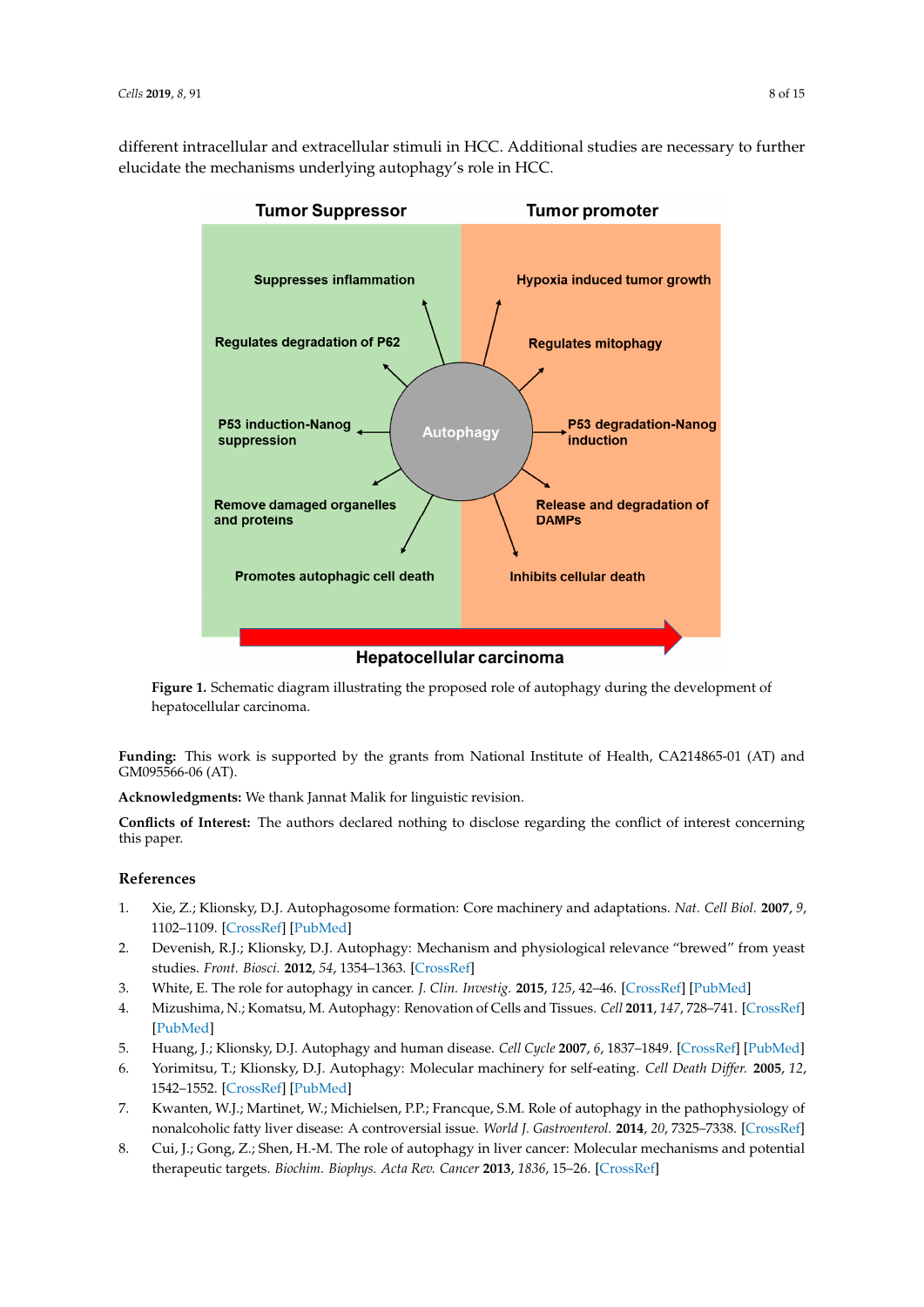- <span id="page-8-0"></span>9. Portolani, N.; Coniglio, A.; Ghidoni, S.; Giovanelli, M.; Benetti, A.; Tiberio, G.A.M.; Giulini, S.M. Early and Late Recurrence after Liver Resection for Hepatocellular Carcinoma. *Ann. Surg.* **2006**, *243*, 229–235. [\[CrossRef\]](http://dx.doi.org/10.1097/01.sla.0000197706.21803.a1)
- <span id="page-8-1"></span>10. White, E. Deconvoluting the context-dependent role for autophagy in cancer. *Nat. Rev. Cancer* **2012**, *12*, 401–410. [\[CrossRef\]](http://dx.doi.org/10.1038/nrc3262)
- <span id="page-8-2"></span>11. Janku, F.; McConkey, D.J.; Hong, D.S.; Kurzrock, R. Autophagy as a target for anticancer therapy. *Nat. Rev. Clin. Oncol.* **2011**, *8*, 528–539. [\[CrossRef\]](http://dx.doi.org/10.1038/nrclinonc.2011.71) [\[PubMed\]](http://www.ncbi.nlm.nih.gov/pubmed/21587219)
- <span id="page-8-3"></span>12. Komatsu, M.; Waguri, S.; Ueno, T.; Iwata, J.; Murata, S.; Tanida, I.; Ezaki, J.; Mizushima, N.; Ohsumi, Y.; Uchiyama, Y.; et al. Impairment of starvation-induced and constitutive autophagy in Atg7-deficient mice. *J. Cell Biol.* **2005**, *169*, 425–434. [\[CrossRef\]](http://dx.doi.org/10.1083/jcb.200412022) [\[PubMed\]](http://www.ncbi.nlm.nih.gov/pubmed/15866887)
- <span id="page-8-4"></span>13. Ding, W.-X. Role of autophagy in liver physiology and pathophysiology. *World J. Biol. Chem.* **2010**, *1*, 3–12. [\[CrossRef\]](http://dx.doi.org/10.4331/wjbc.v1.i1.3)
- <span id="page-8-5"></span>14. Takamura, A.; Komatsu, M.; Hara, T.; Sakamoto, A.; Kishi, C.; Waguri, S.; Eishi, Y.; Hino, O.; Tanaka, K.; Mizushima, N. Autophagy-deficient mice develop multiple liver tumors. *Genes Dev.* **2011**, *25*, 795–800. [\[CrossRef\]](http://dx.doi.org/10.1101/gad.2016211) [\[PubMed\]](http://www.ncbi.nlm.nih.gov/pubmed/21498569)
- <span id="page-8-6"></span>15. Malhi, H.; Gores, G.J. Cellular and Molecular Mechanisms of Liver Injury. *Gastroenterology* **2008**, *134*, 1641–1654. [\[CrossRef\]](http://dx.doi.org/10.1053/j.gastro.2008.03.002) [\[PubMed\]](http://www.ncbi.nlm.nih.gov/pubmed/18471544)
- <span id="page-8-7"></span>16. Ueno, T.; Komatsu, M. Autophagy in the liver: Functions in health and disease. *Nat. Rev. Gastroenterol. Hepatol.* **2017**, *14*, 170–184. [\[CrossRef\]](http://dx.doi.org/10.1038/nrgastro.2016.185)
- <span id="page-8-8"></span>17. Rautou, P.E.; Mansouri, A.; Lebrec, D.; Durand, F.; Valla, D.; Moreau, R. Autophagy in liver diseases. *J. Hepatol.* **2010**, *53*, 1123–1134. [\[CrossRef\]](http://dx.doi.org/10.1016/j.jhep.2010.07.006) [\[PubMed\]](http://www.ncbi.nlm.nih.gov/pubmed/20810185)
- <span id="page-8-9"></span>18. Wang, Z.; Han, W.; Sui, X.; Fang, Y.; Pan, H. Autophagy: A novel therapeutic target for hepatocarcinoma (Review). *Oncol. Lett.* **2014**, *7*, 1345–1351. [\[CrossRef\]](http://dx.doi.org/10.3892/ol.2014.1916)
- <span id="page-8-10"></span>19. Abdoli, A.; Alirezaei, M.; Mehrbod, P.; Forouzanfar, F. Autophagy: The multi-purpose bridge in viral infections and host cells. *Rev. Med. Virol.* **2018**, *28*, e1973. [\[CrossRef\]](http://dx.doi.org/10.1002/rmv.1973) [\[PubMed\]](http://www.ncbi.nlm.nih.gov/pubmed/29709097)
- <span id="page-8-11"></span>20. Singh, R.; Kaushik, S.; Wang, Y.; Xiang, Y.; Novak, I.; Komatsu, M.; Tanaka, K.; Cuervo, A.M.; Czaja, M.J. Autophagy regulates lipid metabolism. *Nature* **2009**, *458*, 1131–1135. [\[CrossRef\]](http://dx.doi.org/10.1038/nature07976) [\[PubMed\]](http://www.ncbi.nlm.nih.gov/pubmed/19339967)
- <span id="page-8-12"></span>21. Xu, L.; Kanasaki, M.; He, J.; Kitada, M.; Nagao, K.; Jinzu, H.; Noguchi, Y.; Maegawa, H.; Kanasaki, K.; Koya, D. Ketogenic essential amino acids replacement diet ameliorated hepatosteatosis with altering autophagy-associated molecules. *Biochim. Biophys. Acta Mol. Basis Dis.* **2013**, *1832*, 1605–1612. [\[CrossRef\]](http://dx.doi.org/10.1016/j.bbadis.2013.05.003) [\[PubMed\]](http://www.ncbi.nlm.nih.gov/pubmed/23669346)
- <span id="page-8-13"></span>22. Siegel, R.L.; Miller, K.D.; Jemal, A. Cancer statistics, 2017. *CA Cancer J. Clin.* **2017**, *67*, 7–30. [\[CrossRef\]](http://dx.doi.org/10.3322/caac.21387) [\[PubMed\]](http://www.ncbi.nlm.nih.gov/pubmed/28055103)
- <span id="page-8-14"></span>23. Auld, S.K.J.R.; Scholefield, J.A.; Little, T.J. Genetic variation in the cellular response of Daphnia magna (Crustacea: Cladocera) to its bacterial parasite. *Proc. Biol. Sci.* **2010**, *277*, 3291–3297. [\[CrossRef\]](http://dx.doi.org/10.1098/rspb.2010.0772) [\[PubMed\]](http://www.ncbi.nlm.nih.gov/pubmed/20534618)
- <span id="page-8-15"></span>24. Zhong, J.-H.; Huang, D.-H.; Chen, Z.-Y. Prognostic role of systemic immune-inflammation index in solid tumors: A systematic review and meta-analysis. *Oncotarget* **2017**, *8*, 75381–75388. [\[CrossRef\]](http://dx.doi.org/10.18632/oncotarget.18856) [\[PubMed\]](http://www.ncbi.nlm.nih.gov/pubmed/29088873)
- <span id="page-8-16"></span>25. Arzumanyan, A.; Reis, H.M.; Feitelson, M.A. Pathogenic mechanisms in HBV- and HCV-associated hepatocellular carcinoma. *Nat. Rev. Cancer* **2013**, *13*, 123–135. [\[CrossRef\]](http://dx.doi.org/10.1038/nrc3449) [\[PubMed\]](http://www.ncbi.nlm.nih.gov/pubmed/23344543)
- <span id="page-8-17"></span>26. Zhang, L.; Sung, J.J.Y.; Yu, J.; Ng, S.C.; Wong, S.H.; Cho, C.H.; Ng, S.S.M.; Chan, F.K.L.; Wu, W.K.K. Xenophagy in Helicobacter pylori- and Epstein-Barr virus-induced gastric cancer. *J. Pathol.* **2014**, *233*, 103–112. [\[CrossRef\]](http://dx.doi.org/10.1002/path.4351) [\[PubMed\]](http://www.ncbi.nlm.nih.gov/pubmed/24633785)
- 27. Shibutani, S.T.; Saitoh, T.; Nowag, H.; Münz, C.; Yoshimori, T. Autophagy and autophagy-related proteins in the immune system. *Nat. Immunol.* **2015**, *16*, 1014–1024. [\[CrossRef\]](http://dx.doi.org/10.1038/ni.3273) [\[PubMed\]](http://www.ncbi.nlm.nih.gov/pubmed/26382870)
- <span id="page-8-20"></span>28. Saitoh, T.; Fujita, N.; Jang, M.H.; Uematsu, S.; Yang, B.-G.; Satoh, T.; Omori, H.; Noda, T.; Yamamoto, N.; Komatsu, M.; et al. Loss of the autophagy protein Atg16L1 enhances endotoxin-induced IL-1β production. *Nature* **2008**, *456*, 264–268. [\[CrossRef\]](http://dx.doi.org/10.1038/nature07383)
- <span id="page-8-18"></span>29. Zhou, R.; Yazdi, A.S.; Menu, P.; Tschopp, J. A role for mitochondria in NLRP3 inflammasome activation. *Nature* **2011**, *469*, 221–225. [\[CrossRef\]](http://dx.doi.org/10.1038/nature09663)
- <span id="page-8-19"></span>30. Bujak, A.L.; Crane, J.D.; Lally, J.S.; Ford, R.J.; Kang, S.J.; Rebalka, I.A.; Green, A.E.; Kemp, B.E.; Hawke, T.J.; Schertzer, J.D.; et al. AMPK activation of muscle autophagy prevents fasting-induced hypoglycemia and myopathy during aging. *Cell Metab.* **2015**, *21*, 883–890. [\[CrossRef\]](http://dx.doi.org/10.1016/j.cmet.2015.05.016)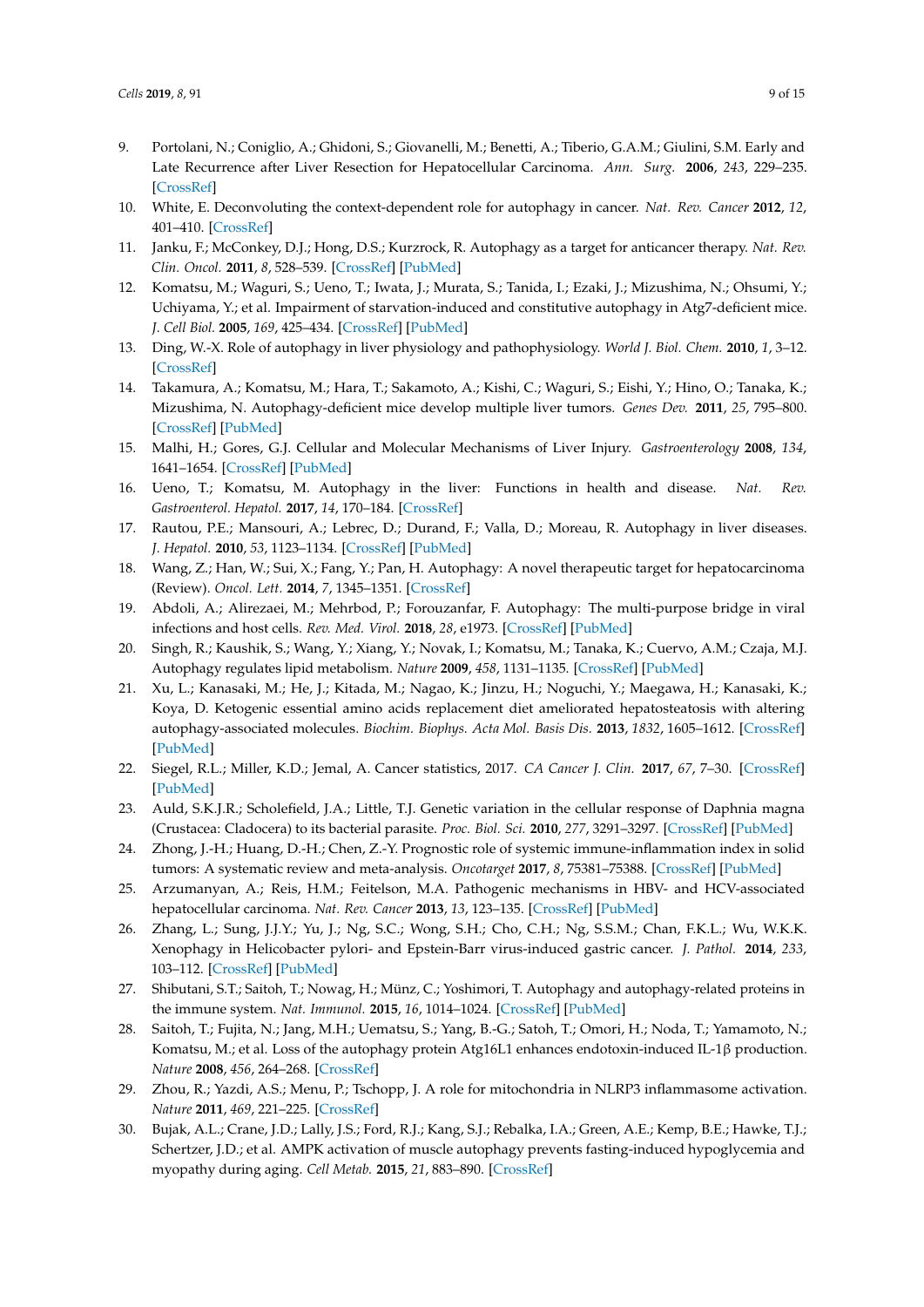- <span id="page-9-0"></span>31. Zhong, Z.; Sanchez-Lopez, E.; Karin, M. Autophagy, Inflammation, and Immunity: A Troika Governing Cancer and Its Treatment. *Cell* **2016**, *166*, 288–298. [\[CrossRef\]](http://dx.doi.org/10.1016/j.cell.2016.05.051) [\[PubMed\]](http://www.ncbi.nlm.nih.gov/pubmed/27419869)
- <span id="page-9-1"></span>32. Mridha, A.R.; Wree, A.; Robertson, A.A.B.; Yeh, M.M.; Johnson, C.D.; Van Rooyen, D.M.; Haczeyni, F.; Teoh, N.C.H.; Savard, C.; Ioannou, G.N.; et al. NLRP3 inflammasome blockade reduces liver inflammation and fibrosis in experimental NASH in mice. *J. Hepatol.* **2017**, *66*, 1037–1046. [\[CrossRef\]](http://dx.doi.org/10.1016/j.jhep.2017.01.022) [\[PubMed\]](http://www.ncbi.nlm.nih.gov/pubmed/28167322)
- <span id="page-9-2"></span>33. Petrasek, J.; Bala, S.; Csak, T.; Lippai, D.; Kodys, K.; Menashy, V.; Barrieau, M.; Min, S.-Y.; Kurt-Jones, E.A.; Szabo, G. IL-1 receptor antagonist ameliorates inflammasome-dependent alcoholic steatohepatitis in mice. *J. Clin. Investig.* **2012**, *122*, 3476–3489. [\[CrossRef\]](http://dx.doi.org/10.1172/JCI60777) [\[PubMed\]](http://www.ncbi.nlm.nih.gov/pubmed/22945633)
- <span id="page-9-3"></span>34. Nakahira, K.; Haspel, J.A.; Rathinam, V.A.K.; Lee, S.-J.; Dolinay, T.; Lam, H.C.; Englert, J.A.; Rabinovitch, M.; Cernadas, M.; Kim, H.P.; et al. Autophagy proteins regulate innate immune responses by inhibiting the release of mitochondrial DNA mediated by the NALP3 inflammasome. *Nat. Immunol.* **2011**, *12*, 222–230. [\[CrossRef\]](http://dx.doi.org/10.1038/ni.1980) [\[PubMed\]](http://www.ncbi.nlm.nih.gov/pubmed/21151103)
- <span id="page-9-4"></span>35. Wang, L.; Li, H.; Zhen, Z.; Ma, X.; Yu, W.; Zeng, H.; Li, L. CXCL17 promotes cell metastasis and inhibits autophagy via the LKB1-AMPK pathway in hepatocellular carcinoma. *Gene* **2019**, *690*, 129–136. [\[CrossRef\]](http://dx.doi.org/10.1016/j.gene.2018.12.043)
- <span id="page-9-5"></span>36. Kotsafti, A.; Farinati, F.; Cardin, R.; Cillo, U.; Nitti, D.; Bortolami, M. Autophagy and apoptosis-related genes in chronic liver disease and hepatocellular carcinoma. *BMC Gastroenterol.* **2012**, *12*, 118. [\[CrossRef\]](http://dx.doi.org/10.1186/1471-230X-12-118)
- <span id="page-9-6"></span>37. Yue, Z.; Jin, S.; Yang, C.; Levine, A.J.; Heintz, N. Beclin 1, an autophagy gene essential for early embryonic development, is a haploinsufficient tumor suppressor. *Proc. Natl. Acad. Sci. USA* **2003**, *100*, 15077–15082. [\[CrossRef\]](http://dx.doi.org/10.1073/pnas.2436255100)
- <span id="page-9-7"></span>38. Wu, F.-Q.; Fang, T.; Yu, L.-X.; Lv, G.-S.; Lv, H.-W.; Liang, D.; Li, T.; Wang, C.-Z.; Tan, Y.-X.; Ding, J.; et al. ADRB2 signaling promotes HCC progression and sorafenib resistance by inhibiting autophagic degradation of HIF1α. *J. Hepatol.* **2016**, *65*, 314–324. [\[CrossRef\]](http://dx.doi.org/10.1016/j.jhep.2016.04.019)
- <span id="page-9-8"></span>39. Pursiheimo, J.-P.; Rantanen, K.; Heikkinen, P.T.; Johansen, T.; Jaakkola, P.M. Hypoxia-activated autophagy accelerates degradation of SQSTM1/p62. *Oncogene* **2009**, *28*, 334–344. [\[CrossRef\]](http://dx.doi.org/10.1038/onc.2008.392)
- <span id="page-9-9"></span>40. Komatsu, M.; Waguri, S.; Koike, M.; Sou, Y.; Ueno, T.; Hara, T.; Mizushima, N.; Iwata, J.; Ezaki, J.; Murata, S.; et al. Homeostatic Levels of p62 Control Cytoplasmic Inclusion Body Formation in Autophagy-Deficient Mice. *Cell* **2007**, *131*, 1149–1163. [\[CrossRef\]](http://dx.doi.org/10.1016/j.cell.2007.10.035)
- <span id="page-9-10"></span>41. Yoshii, S.R.; Mizushima, N. Monitoring and Measuring Autophagy. *Int. J. Mol. Sci.* **2017**, *18*, 1865. [\[CrossRef\]](http://dx.doi.org/10.3390/ijms18091865) [\[PubMed\]](http://www.ncbi.nlm.nih.gov/pubmed/28846632)
- <span id="page-9-11"></span>42. Kessler, S.M.; Laggai, S.; Barghash, A.; Schultheiss, C.S.; Lederer, E.; Artl, M.; Helms, V.; Haybaeck, J.; Kiemer, A.K. IMP2/p62 induces genomic instability and an aggressive hepatocellular carcinoma phenotype. *Cell Death Dis.* **2015**, *6*, e1894. [\[CrossRef\]](http://dx.doi.org/10.1038/cddis.2015.241) [\[PubMed\]](http://www.ncbi.nlm.nih.gov/pubmed/26426686)
- <span id="page-9-12"></span>43. Umemura, A.; He, F.; Taniguchi, K.; Nakagawa, H.; Yamachika, S.; Font-Burgada, J.; Zhong, Z.; Subramaniam, S.; Raghunandan, S.; Duran, A.; et al. p62, Upregulated during Preneoplasia, Induces Hepatocellular Carcinogenesis by Maintaining Survival of Stressed HCC-Initiating Cells. *Cancer Cell* **2016**, *29*, 935–948. [\[CrossRef\]](http://dx.doi.org/10.1016/j.ccell.2016.04.006) [\[PubMed\]](http://www.ncbi.nlm.nih.gov/pubmed/27211490)
- <span id="page-9-13"></span>44. Aigelsreiter, A.; Neumann, J.; Pichler, M.; Halasz, J.; Zatloukal, K.; Berghold, A.; Douschan, P.; Rainer, F.; Stauber, R.; Haybaeck, J.; et al. Hepatocellular carcinomas with intracellular hyaline bodies have a poor prognosis. *Liver Int.* **2017**, *37*, 600–610. [\[CrossRef\]](http://dx.doi.org/10.1111/liv.13325)
- <span id="page-9-14"></span>45. Moscat, J.; Diaz-Meco, M.T. p62 at the Crossroads of Autophagy, Apoptosis, and Cancer. *Cell* **2009**, *137*, 1001–1004. [\[CrossRef\]](http://dx.doi.org/10.1016/j.cell.2009.05.023) [\[PubMed\]](http://www.ncbi.nlm.nih.gov/pubmed/19524504)
- <span id="page-9-15"></span>46. Zhang, H.; Zhang, Y.; Zhu, X.; Chen, C.; Zhang, C.; Xia, Y.; Zhao, Y.; Andrisani, O.; Kong, L. DEAD Box Protein 5 Inhibits Liver Tumorigenesis by Stimulating Autophagy via Interaction with p62/SQSTM1. *Hepatology* **2018**. [\[CrossRef\]](http://dx.doi.org/10.1002/hep.30300) [\[PubMed\]](http://www.ncbi.nlm.nih.gov/pubmed/30281815)
- <span id="page-9-16"></span>47. Nicol, S.M.; Bray, S.E.; Derek Black, H.; Lorimore, S.A.; Wright, E.G.; Lane, D.P.; Meek, D.W.; Coates, P.J.; Fuller-Pace, F.V. The RNA helicase p68 (DDX5) is selectively required for the induction of p53-dependent p21 expression and cell-cycle arrest after DNA damage. *Oncogene* **2013**, *32*, 3461–3469. [\[CrossRef\]](http://dx.doi.org/10.1038/onc.2012.426) [\[PubMed\]](http://www.ncbi.nlm.nih.gov/pubmed/22986526)
- <span id="page-9-17"></span>48. Li, P.; Du, Q.; Cao, Z.; Guo, Z.; Evankovich, J.; Yan, W.; Chang, Y.; Shao, L.; Stolz, D.B.; Tsung, A.; et al. Interferon-gamma induces autophagy with growth inhibition and cell death in human hepatocellular carcinoma (HCC) cells through interferon-regulatory factor-1 (IRF-1). *Cancer Lett.* **2012**, *314*, 213–222. [\[CrossRef\]](http://dx.doi.org/10.1016/j.canlet.2011.09.031) [\[PubMed\]](http://www.ncbi.nlm.nih.gov/pubmed/22056812)
- <span id="page-9-18"></span>49. Zhu, H.; Wu, H.; Liu, X.; Li, B.; Chen, Y.; Ren, X.; Liu, C.-G.; Yang, J.-M. Regulation of autophagy by a beclin 1-targeted microRNA, miR-30a, in cancer cells. *Autophagy* **2009**, *5*, 816–823. [\[CrossRef\]](http://dx.doi.org/10.4161/auto.9064) [\[PubMed\]](http://www.ncbi.nlm.nih.gov/pubmed/19535919)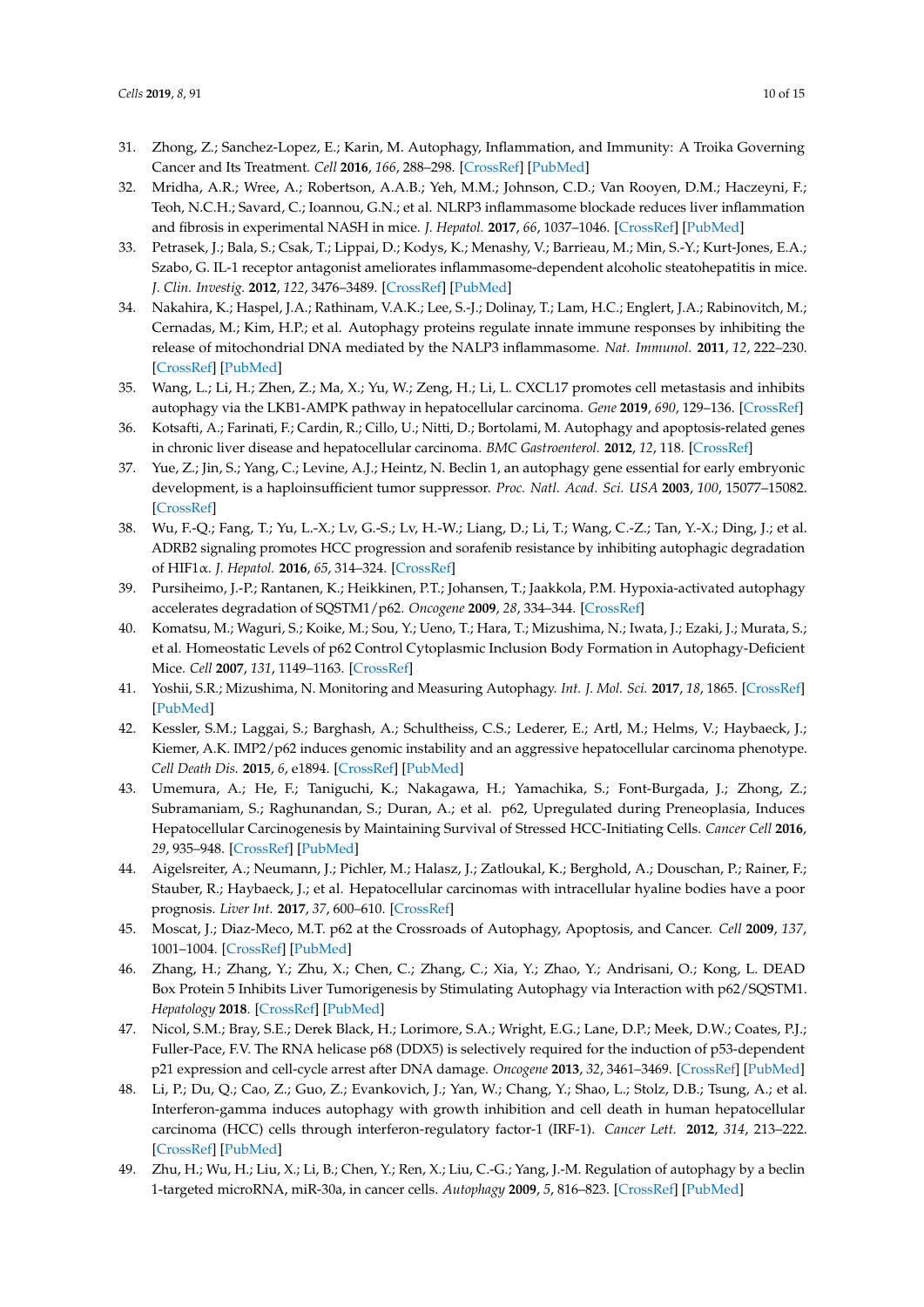- 50. Frankel, L.B.; Wen, J.; Lees, M.; Høyer-Hansen, M.; Farkas, T.; Krogh, A.; Jäättelä, M.; Lund, A.H. microRNA-101 is a potent inhibitor of autophagy. *EMBO J.* **2011**, *30*, 4628–4641. [\[CrossRef\]](http://dx.doi.org/10.1038/emboj.2011.331)
- <span id="page-10-0"></span>51. Chang, Y.; Yan, W.; He, X.; Zhang, L.; Li, C.; Huang, H.; Nace, G.; Geller, D.A.; Lin, J.; Tsung, A. MiR-375 inhibits autophagy and reduces viability of hepatocellular carcinoma cells under hypoxic conditions. *Gastroenterology* **2012**, *143*, 177–187. [\[CrossRef\]](http://dx.doi.org/10.1053/j.gastro.2012.04.009)
- <span id="page-10-1"></span>52. Wang, Y.; Wang, Q.; Song, J. Inhibition of autophagy potentiates the proliferation inhibition activity of microRNA-7 in human hepatocellular carcinoma cells. *Oncol. Lett.* **2017**, *14*, 3566–3572. [\[CrossRef\]](http://dx.doi.org/10.3892/ol.2017.6573) [\[PubMed\]](http://www.ncbi.nlm.nih.gov/pubmed/28927113)
- <span id="page-10-2"></span>53. Zhou, L.; Liu, S.; Han, M.; Feng, S.; Liang, J.; Li, Z.; Li, Y.; Lu, H.; Liu, T.; Ma, Y.; et al. MicroRNA-185 induces potent autophagy via AKT signaling in hepatocellular carcinoma. *Tumour Biol.* **2017**, *39*, 1010428317694313. [\[CrossRef\]](http://dx.doi.org/10.1177/1010428317694313) [\[PubMed\]](http://www.ncbi.nlm.nih.gov/pubmed/28240051)
- <span id="page-10-3"></span>54. Chang, Y.; Lin, J.; Tsung, A. Manipulation of autophagy by MIR375 generates antitumor effects in liver cancer. *Autophagy* **2012**, *8*, 1833–1834. [\[CrossRef\]](http://dx.doi.org/10.4161/auto.21796) [\[PubMed\]](http://www.ncbi.nlm.nih.gov/pubmed/22929050)
- <span id="page-10-4"></span>55. Wong, C.C.-L.; Kai, A.K.-L.; Ng, I.O.-L. The impact of hypoxia in hepatocellular carcinoma metastasis. *Front. Med.* **2014**, *8*, 33–41. [\[CrossRef\]](http://dx.doi.org/10.1007/s11684-013-0301-3) [\[PubMed\]](http://www.ncbi.nlm.nih.gov/pubmed/24234682)
- <span id="page-10-5"></span>56. Wilson, G.K.; Tennant, D.A.; McKeating, J.A. Hypoxia inducible factors in liver disease and hepatocellular carcinoma: Current understanding and future directions. *J. Hepatol.* **2014**, *61*, 1397–1406. [\[CrossRef\]](http://dx.doi.org/10.1016/j.jhep.2014.08.025) [\[PubMed\]](http://www.ncbi.nlm.nih.gov/pubmed/25157983)
- <span id="page-10-6"></span>57. Eales, K.L.; Hollinshead, K.E.R.; Tennant, D.A. Hypoxia and metabolic adaptation of cancer cells. *Oncogenesis* **2016**, *61*, 1397–1406. [\[CrossRef\]](http://dx.doi.org/10.1038/oncsis.2015.50)
- 58. Tohme, S.; Yazdani, H.O.; Liu, Y.; Loughran, P.; van der Windt, D.J.; Huang, H.; Simmons, R.L.; Shiva, S.; Tai, S.; Tsung, A. Hypoxia mediates mitochondrial biogenesis in hepatocellular carcinoma to promote tumor growth through HMGB1 and TLR9 interaction. *Hepatology* **2017**, *66*, 182–197. [\[CrossRef\]](http://dx.doi.org/10.1002/hep.29184)
- <span id="page-10-7"></span>59. Schito, L.; Rey, S. Cell-Autonomous Metabolic Reprogramming in Hypoxia. *Trends Cell Biol.* **2018**, *28*, 128–142. [\[CrossRef\]](http://dx.doi.org/10.1016/j.tcb.2017.10.006)
- <span id="page-10-8"></span>60. Bellot, G.; Garcia-Medina, R.; Gounon, P.; Chiche, J.; Roux, D.; Pouyssegur, J.; Mazure, N.M. Hypoxia-Induced Autophagy Is Mediated through Hypoxia-Inducible Factor Induction of BNIP3 and BNIP3L via Their BH3 Domains. *Mol. Cell. Biol.* **2009**, *29*, 2570–2581. [\[CrossRef\]](http://dx.doi.org/10.1128/MCB.00166-09)
- <span id="page-10-9"></span>61. Sijtsema, W.Y. Sport voor mensen met een handicap. *Tijdschrift voor Ziekenverpleging* **1977**, *30*, 115–125. [\[PubMed\]](http://www.ncbi.nlm.nih.gov/pubmed/138964)
- <span id="page-10-10"></span>62. Peng, W.X.; Xiong, E.M.; Ge, L.; Wan, Y.Y.; Zhang, C.L.; Du, F.Y.; Xu, M.; Bhat, R.A.; Jin, J.; Gong, A.H. Egr-1 promotes hypoxia-induced autophagy to enhance chemo-resistance of hepatocellular carcinoma cells. *Exp. Cell Res.* **2016**, *340*, 62–70. [\[CrossRef\]](http://dx.doi.org/10.1016/j.yexcr.2015.12.006) [\[PubMed\]](http://www.ncbi.nlm.nih.gov/pubmed/26708617)
- <span id="page-10-11"></span>63. Bjelland, S.; Seeberg, E. Mutagenicity, toxicity and repair of DNA base damage induced by oxidation. *Mutat. Res.* **2003**, *531*, 37–80. [\[CrossRef\]](http://dx.doi.org/10.1016/j.mrfmmm.2003.07.002)
- <span id="page-10-12"></span>64. Scherz-Shouval, R.; Elazar, Z. ROS, mitochondria and the regulation of autophagy. *Trends Cell Biol.* **2007**, *17*, 422–427. [\[CrossRef\]](http://dx.doi.org/10.1016/j.tcb.2007.07.009) [\[PubMed\]](http://www.ncbi.nlm.nih.gov/pubmed/17804237)
- <span id="page-10-13"></span>65. Han, D.; Williams, E.; Cadenas, E. Mitochondrial respiratory chain-dependent generation of superoxide anion and its release into the intermembrane space. *Biochem. J.* **2001**, *353*, 411–416. [\[CrossRef\]](http://dx.doi.org/10.1042/bj3530411)
- <span id="page-10-14"></span>66. Muller, F. The nature and mechanism of superoxide production by the electron transport chain: Its relevance to aging. *Age* **2000**, *23*, 227–253. [\[CrossRef\]](http://dx.doi.org/10.1007/s11357-000-0022-9) [\[PubMed\]](http://www.ncbi.nlm.nih.gov/pubmed/23604868)
- <span id="page-10-15"></span>67. Jain, A.; Lamark, T.; Sjøttem, E.; Larsen, K.B.; Awuh, J.A.; Øvervatn, A.; McMahon, M.; Hayes, J.D.; Johansen, T. p62/SQSTM1 is a target gene for transcription factor NRF2 and creates a positive feedback loop by inducing antioxidant response element-driven gene transcription. *J. Biol. Chem.* **2010**, *285*, 22576–22591. [\[CrossRef\]](http://dx.doi.org/10.1074/jbc.M110.118976) [\[PubMed\]](http://www.ncbi.nlm.nih.gov/pubmed/20452972)
- <span id="page-10-16"></span>68. Copple, I.M.; Lister, A.; Obeng, A.D.; Kitteringham, N.R.; Jenkins, R.E.; Layfield, R.; Foster, B.J.; Goldring, C.E.; Park, B.K. Physical and functional interaction of sequestosome 1 with Keap1 regulates the Keap1-Nrf2 cell defense pathway. *J. Biol. Chem.* **2010**, *285*, 16782–16788. [\[CrossRef\]](http://dx.doi.org/10.1074/jbc.M109.096545) [\[PubMed\]](http://www.ncbi.nlm.nih.gov/pubmed/20378532)
- <span id="page-10-17"></span>69. Katsuragi, Y.; Ichimura, Y.; Komatsu, M. Regulation of the Keap1–Nrf2 pathway by p62/SQSTM1. *Curr. Opin. Toxicol.* **2016**, *1*, 54–61. [\[CrossRef\]](http://dx.doi.org/10.1016/j.cotox.2016.09.005)
- <span id="page-10-18"></span>70. Bartolini, D.; Dallaglio, K.; Torquato, P.; Piroddi, M.; Galli, F. Nrf2-p62 autophagy pathway and its response to oxidative stress in hepatocellular carcinoma. *Transl. Res.* **2018**, *193*, 54–71. [\[CrossRef\]](http://dx.doi.org/10.1016/j.trsl.2017.11.007) [\[PubMed\]](http://www.ncbi.nlm.nih.gov/pubmed/29274776)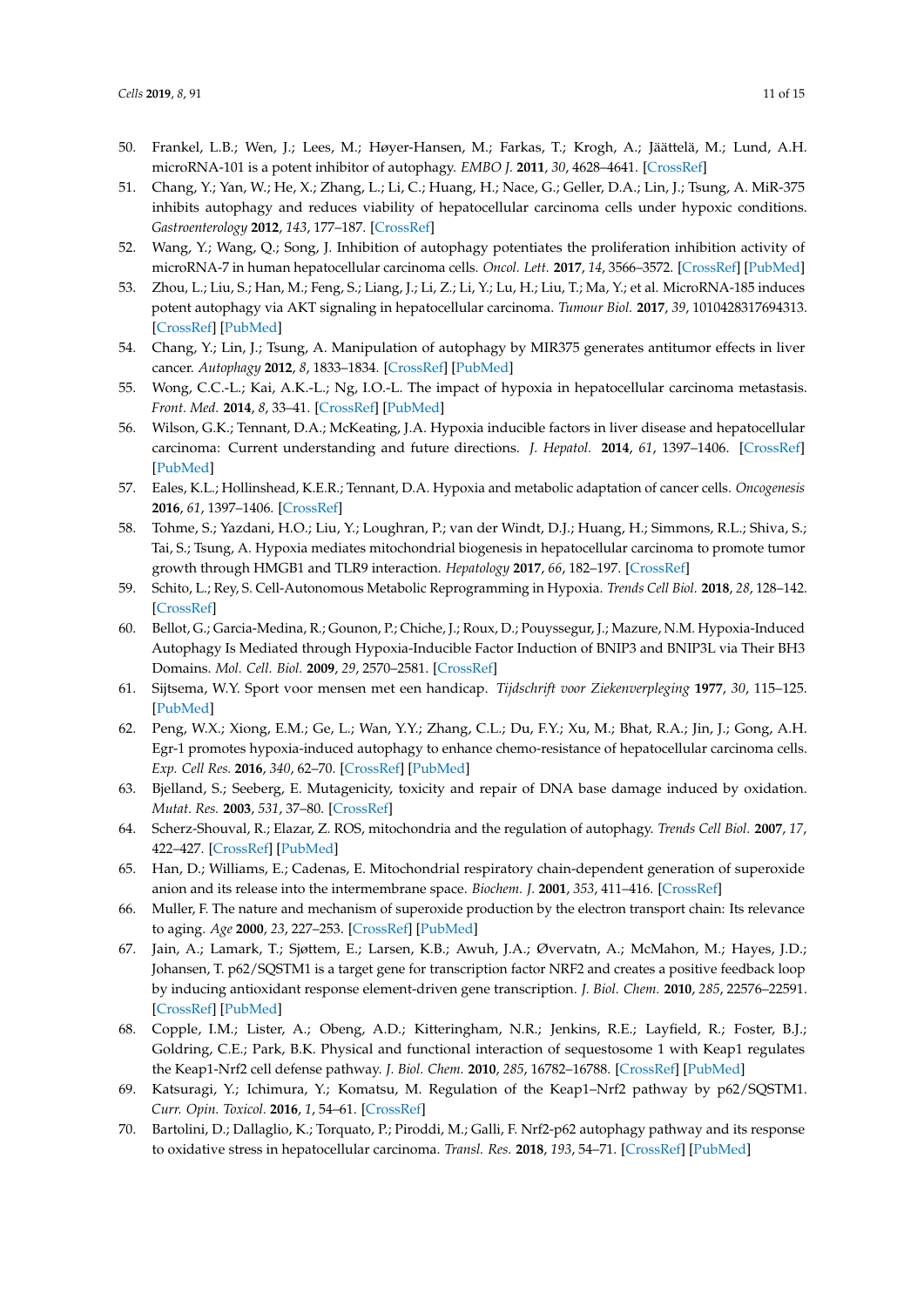- <span id="page-11-0"></span>71. Chen, J.; Yu, Y.; Ji, T.; Ma, R.; Chen, M.; Li, G.; Li, F.; Ding, Q.; Kang, Q.; Huang, D.; et al. Clinical implication of Keap1 and phosphorylated Nrf2 expression in hepatocellular carcinoma. *Cancer Med.* **2016**, *5*, 2678–2687. [\[CrossRef\]](http://dx.doi.org/10.1002/cam4.788) [\[PubMed\]](http://www.ncbi.nlm.nih.gov/pubmed/27650414)
- <span id="page-11-1"></span>72. Lemasters, J.J. Selective Mitochondrial Autophagy, or Mitophagy, as a Targeted Defense against Oxidative Stress, Mitochondrial Dysfunction, and Aging. *Rejuv. Res.* **2005**, *8*, 3–5. [\[CrossRef\]](http://dx.doi.org/10.1089/rej.2005.8.3) [\[PubMed\]](http://www.ncbi.nlm.nih.gov/pubmed/15798367)
- <span id="page-11-2"></span>73. Wild, P.; Dikic, I. Mitochondria get a Parkin' ticket. *Nat. Cell Biol.* **2010**, *12*, 104–106. [\[CrossRef\]](http://dx.doi.org/10.1038/ncb0210-104) [\[PubMed\]](http://www.ncbi.nlm.nih.gov/pubmed/20118996)
- <span id="page-11-3"></span>74. Bedard, K.; Krause, K.-H. The NOX Family of ROS-Generating NADPH Oxidases: Physiology and Pathophysiology. *Physiol. Rev.* **2007**, *87*, 245–313. [\[CrossRef\]](http://dx.doi.org/10.1152/physrev.00044.2005) [\[PubMed\]](http://www.ncbi.nlm.nih.gov/pubmed/17237347)
- <span id="page-11-4"></span>75. Lambeth, J.D. NOX enzymes and the biology of reactive oxygen. *Nat. Rev. Immunol.* **2004**, *4*, 181–189. [\[CrossRef\]](http://dx.doi.org/10.1038/nri1312) [\[PubMed\]](http://www.ncbi.nlm.nih.gov/pubmed/15039755)
- <span id="page-11-5"></span>76. Ma, Q. Role of Nrf2 in Oxidative Stress and Toxicity. *Annu. Rev. Pharmacol. Toxicol.* **2013**, *53*, 401–426. [\[CrossRef\]](http://dx.doi.org/10.1146/annurev-pharmtox-011112-140320) [\[PubMed\]](http://www.ncbi.nlm.nih.gov/pubmed/23294312)
- <span id="page-11-6"></span>77. Twig, G.; Elorza, A.; Molina, A.J.A.; Mohamed, H.; Wikstrom, J.D.; Walzer, G.; Stiles, L.; Haigh, S.E.; Katz, S.; Las, G.; et al. Fission and selective fusion govern mitochondrial segregation and elimination by autophagy. *EMBO J.* **2008**, *27*, 433–446. [\[CrossRef\]](http://dx.doi.org/10.1038/sj.emboj.7601963)
- <span id="page-11-7"></span>78. Liu, K.; Lee, J.; Kim, J.Y.; Wang, L.; Tian, Y.; Chan, S.T.; Cho, C.; Machida, K.; Chen, D.; Ou, J.-H.J. Mitophagy Controls the Activities of Tumor Suppressor p53 to Regulate Hepatic Cancer Stem Cells. *Mol. Cell* **2017**, *68*, 281–292. [\[CrossRef\]](http://dx.doi.org/10.1016/j.molcel.2017.09.022) [\[PubMed\]](http://www.ncbi.nlm.nih.gov/pubmed/29033320)
- <span id="page-11-8"></span>79. Shi, C.; Cai, Y.; Li, Y.; Li, Y.; Hu, N.; Ma, S.; Hu, S.; Zhu, P.; Wang, W.; Zhou, H. Yap promotes hepatocellular carcinoma metastasis and mobilization via governing cofilin/F-actin/lamellipodium axis by regulation of JNK/Bnip3/SERCA/CaMKII pathways. *Redox Biol.* **2018**, *14*, 59–71. [\[CrossRef\]](http://dx.doi.org/10.1016/j.redox.2017.08.013)
- <span id="page-11-9"></span>80. Inbal, B.; Bialik, S.; Sabanay, I.; Shani, G.; Kimchi, A. DAP kinase and DRP-1 mediate membrane blebbing and the formation of autophagic vesicles during programmed cell death. *J. Cell Biol.* **2002**, *157*, 455–468. [\[CrossRef\]](http://dx.doi.org/10.1083/jcb.200109094) [\[PubMed\]](http://www.ncbi.nlm.nih.gov/pubmed/11980920)
- <span id="page-11-10"></span>81. Dasari, S.K.; Bialik, S.; Levin-Zaidman, S.; Levin-Salomon, V.; Merrill, A.H.; Futerman, A.H.; Kimchi, A. Signalome-wide RNAi screen identifies GBA1 as a positive mediator of autophagic cell death. *Cell Death Differ.* **2017**, *24*, 1288–1302. [\[CrossRef\]](http://dx.doi.org/10.1038/cdd.2017.80) [\[PubMed\]](http://www.ncbi.nlm.nih.gov/pubmed/28574511)
- <span id="page-11-11"></span>82. Shimizu, S.; Konishi, A.; Nishida, Y.; Mizuta, T.; Nishina, H.; Yamamoto, A.; Tsujimoto, Y. Involvement of JNK in the regulation of autophagic cell death. *Oncogene* **2010**, *29*, 2070–2082. [\[CrossRef\]](http://dx.doi.org/10.1038/onc.2009.487) [\[PubMed\]](http://www.ncbi.nlm.nih.gov/pubmed/20101227)
- <span id="page-11-12"></span>83. Arakawa, S.; Tsujioka, M.; Yoshida, T.; Tajima-Sakurai, H.; Nishida, Y.; Matsuoka, Y.; Yoshino, I.; Tsujimoto, Y.; Shimizu, S. Role of Atg5-dependent cell death in the embryonic development of Bax/Bak double-knockout mice. *Cell Death Differ.* **2017**, *24*, 1598–1608. [\[CrossRef\]](http://dx.doi.org/10.1038/cdd.2017.84) [\[PubMed\]](http://www.ncbi.nlm.nih.gov/pubmed/28574506)
- 84. Reef, S.; Zalckvar, E.; Shifman, O.; Bialik, S.; Sabanay, H.; Oren, M.; Kimchi, A. A short mitochondrial form of p19ARF induces autophagy and caspase-independent cell death. *Mol. Cell* **2006**, *22*, 463–475. [\[CrossRef\]](http://dx.doi.org/10.1016/j.molcel.2006.04.014) [\[PubMed\]](http://www.ncbi.nlm.nih.gov/pubmed/16713577)
- <span id="page-11-13"></span>85. Yanagisawa, H.; Miyashita, T.; Nakano, Y.; Yamamoto, D. HSpin1, a transmembrane protein interacting with Bcl-2/Bcl-xL, induces a caspase-independent autophagic cell death. *Cell Death Differ.* **2003**, *10*, 798–807. [\[CrossRef\]](http://dx.doi.org/10.1038/sj.cdd.4401246) [\[PubMed\]](http://www.ncbi.nlm.nih.gov/pubmed/12815463)
- <span id="page-11-14"></span>86. Chen, M.; Liu, Y.; Varley, P.; Chang, Y.; He, X.X.; Huang, H.; Tang, D.; Lotze, M.T.; Lin, J.; Tsung, A. High-mobility group box 1 promotes hepatocellular carcinoma progression through MIR-21-mediated matrix metalloproteinase activity. *Cancer Res.* **2015**, *75*, 1645–1656. [\[CrossRef\]](http://dx.doi.org/10.1158/0008-5472.CAN-14-2147) [\[PubMed\]](http://www.ncbi.nlm.nih.gov/pubmed/25720799)
- <span id="page-11-15"></span>87. Huang, H.; Nace, G.W.; McDonald, K.-A.; Tai, S.; Klune, J.R.; Rosborough, B.R.; Ding, Q.; Loughran, P.; Zhu, X.; Beer-Stolz, D.; et al. Hepatocyte-specific high-mobility group box 1 deletion worsens the injury in liver ischemia/reperfusion: A role for intracellular high-mobility group box 1 in cellular protection. *Hepatology* **2014**, *59*, 1984–1997. [\[CrossRef\]](http://dx.doi.org/10.1002/hep.26976)
- <span id="page-11-16"></span>88. Pan, B.; Chen, D.; Huang, J.; Wang, R.; Feng, B.; Song, H.; Chen, L. HMGB1-mediated autophagy promotes docetaxel resistance in human lung adenocarcinoma. *Mol. Cancer* **2014**, *13*, 165. [\[CrossRef\]](http://dx.doi.org/10.1186/1476-4598-13-165) [\[PubMed\]](http://www.ncbi.nlm.nih.gov/pubmed/24996221)
- <span id="page-11-17"></span>89. Zhao, M.; Yang, M.; Yang, L.; Yu, Y.; Xie, M.; Zhu, S.; Kang, R.; Tang, D.; Jiang, Z.; Yuan, W.; et al. HMGB1 regulates autophagy through increasing transcriptional activities of JNK and ERK in human myeloid leukemia cells. *BMB Rep.* **2011**, *44*, 601–606. [\[CrossRef\]](http://dx.doi.org/10.5483/BMBRep.2011.44.9.601)
- <span id="page-11-18"></span>90. Liu, Y.; Yan, W.; Tohme, S.; Chen, M.; Fu, Y.; Tian, D.; Lotze, M.; Tang, D.; Tsung, A. Hypoxia induced HMGB1 and mitochondrial DNA interactions mediate tumor growth in hepatocellular carcinoma through Toll-like receptor 9. *J. Hepatol.* **2015**, *63*, 114–121. [\[CrossRef\]](http://dx.doi.org/10.1016/j.jhep.2015.02.009) [\[PubMed\]](http://www.ncbi.nlm.nih.gov/pubmed/25681553)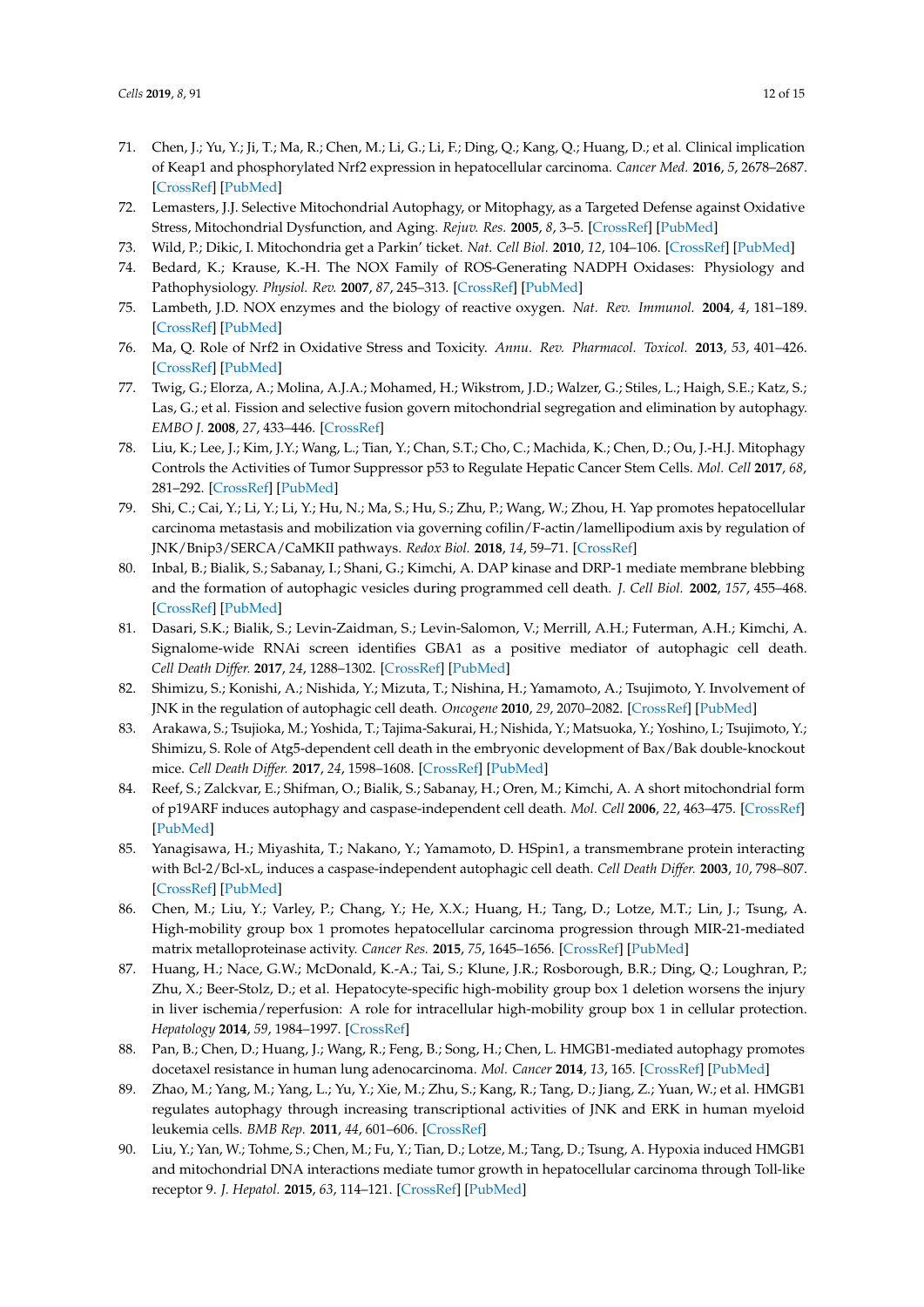- <span id="page-12-0"></span>91. Debnath, J. Detachment-induced autophagy during anoikis and lumen formation in epithelial acini. *Autophagy* **2008**, *4*, 351–353. [\[CrossRef\]](http://dx.doi.org/10.4161/auto.5523) [\[PubMed\]](http://www.ncbi.nlm.nih.gov/pubmed/18196957)
- <span id="page-12-1"></span>92. Peng, Y.-F.; Shi, Y.-H.; Shen, Y.-H.; Ding, Z.-B.; Ke, A.-W.; Zhou, J.; Qiu, S.-J.; Fan, J. Promoting colonization in metastatic HCC cells by modulation of autophagy. *PLoS ONE* **2013**, *8*, e74407. [\[CrossRef\]](http://dx.doi.org/10.1371/journal.pone.0074407) [\[PubMed\]](http://www.ncbi.nlm.nih.gov/pubmed/24058558)
- <span id="page-12-2"></span>93. Seyfried, T.N.; Huysentruyt, L.C. On the Origin of Cancer Metastasis. *Crit. Rev. Oncog.* **2013**, *18*, 43–73. [\[CrossRef\]](http://dx.doi.org/10.1615/CritRevOncog.v18.i1-2.40) [\[PubMed\]](http://www.ncbi.nlm.nih.gov/pubmed/23237552)
- <span id="page-12-3"></span>94. Avivar-Valderas, A.; Salas, E.; Bobrovnikova-Marjon, E.; Diehl, J.A.; Nagi, C.; Debnath, J.; Aguirre-Ghiso, J.A. PERK Integrates Autophagy and Oxidative Stress Responses To Promote Survival during Extracellular Matrix Detachment. *Mol. Cell. Biol.* **2011**, *31*, 3616–3629. [\[CrossRef\]](http://dx.doi.org/10.1128/MCB.05164-11) [\[PubMed\]](http://www.ncbi.nlm.nih.gov/pubmed/21709020)
- <span id="page-12-4"></span>95. Sharifi, M.N.; Mowers, E.E.; Drake, L.E.; Collier, C.; Chen, H.; Zamora, M.; Mui, S.; Macleod, K.F. Autophagy Promotes Focal Adhesion Disassembly and Cell Motility of Metastatic Tumor Cells through the Direct Interaction of Paxillin with LC3. *Cell Rep.* **2016**, *15*, 1660–1672. [\[CrossRef\]](http://dx.doi.org/10.1016/j.celrep.2016.04.065)
- <span id="page-12-5"></span>96. Li, J.; Yang, B.; Zhou, Q.; Wu, Y.; Shang, D.; Guo, Y.; Song, Z.; Zheng, Q.; Xiong, J. Autophagy promotes hepatocellular carcinoma cell invasion through activation of epithelial–mesenchymal transition. *Carcinogenesis* **2013**, *34*, 1343–1351. [\[CrossRef\]](http://dx.doi.org/10.1093/carcin/bgt063)
- <span id="page-12-6"></span>97. Peng, Y.F.; Shi, Y.H.; Ding, Z.B; Ke, A.W.; Gu, C.Y.; Hui, B.; Zhou, J.; Qiu, S.J.; Dai, Z.; Fan, J. Autophagy inhibition suppresses pulmonary metastasis of HCC in mice via impairing anoikis resistance and colonization of HCC cells. *Autophagy* **2013**, *9*, 2056–2068. [\[CrossRef\]](http://dx.doi.org/10.4161/auto.26398)
- <span id="page-12-7"></span>98. Wang, X.; Zhang, Y.; Feng, T.; Su, G.; He, J.; Gao, W.; Shen, Y.; Liu, X. Fluid shear stress promotes autophagy in hepatocellular carcinoma cells. *Int. J. Biol. Sci.* **2018**, *14*, 1277–1290. [\[CrossRef\]](http://dx.doi.org/10.7150/ijbs.27055)
- <span id="page-12-8"></span>99. Shen, H.-M.; Codogno, P. Autophagic cell death: Loch Ness monster or endangered species? *Autophagy* **2011**, *7*, 457–465. [\[CrossRef\]](http://dx.doi.org/10.4161/auto.7.5.14226)
- <span id="page-12-9"></span>100. Boya, P.; Gonzalez-Polo, R.-A.; Casares, N.; Perfettini, J.-L.; Dessen, P.; Larochette, N.; Metivier, D.; Meley, D.; Souquere, S.; Yoshimori, T.; et al. Inhibition of Macroautophagy Triggers Apoptosis. *Mol. Cell. Biol.* **2005**, *25*, 1025–1040. [\[CrossRef\]](http://dx.doi.org/10.1128/MCB.25.3.1025-1040.2005)
- <span id="page-12-10"></span>101. Cheng, A.-L.; Kang, Y.-K.; Chen, Z.; Tsao, C.-J.; Qin, S.; Kim, J.S.; Luo, R.; Feng, J.; Ye, S.; Yang, T.-S.; et al. Efficacy and safety of sorafenib in patients in the Asia-Pacific region with advanced hepatocellular carcinoma: A phase III randomised, double-blind, placebo-controlled trial. *Lancet Oncol.* **2009**, *10*, 25–34. [\[CrossRef\]](http://dx.doi.org/10.1016/S1470-2045(08)70285-7)
- <span id="page-12-11"></span>102. Abdel-Rahman, O.; Fouad, M. Sorafenib-based combination as a first line treatment for advanced hepatocellular carcinoma: A systematic review of the literature. *Crit. Rev. Oncol. Hematol.* **2014**, *91*, 1–8. [\[CrossRef\]](http://dx.doi.org/10.1016/j.critrevonc.2013.12.013) [\[PubMed\]](http://www.ncbi.nlm.nih.gov/pubmed/24457121)
- <span id="page-12-12"></span>103. Decaens, T.; Luciani, A.; Itti, E.; Hulin, A.; Roudot-Thoraval, F.; Laurent, A.; Zafrani, E.S.; Mallat, A.; Duvoux, C. Phase II study of sirolimus in treatment-naive patients with advanced hepatocellular carcinoma. *Dig. Liver Dis.* **2012**, *44*, 610–616. [\[CrossRef\]](http://dx.doi.org/10.1016/j.dld.2012.02.005)
- <span id="page-12-13"></span>104. Adnane, L.; Trail, P.A.; Taylor, I.; Wilhelm, S.M. Sorafenib (BAY 43-9006, Nexavar®), a Dual-Action Inhibitor That Targets RAF/MEK/ERK Pathway in Tumor Cells and Tyrosine Kinases VEGFR/PDGFR in Tumor Vasculature. *Methods Enzymol.* **2006**, *407*, 597–612. [\[PubMed\]](http://www.ncbi.nlm.nih.gov/pubmed/16757355)
- <span id="page-12-14"></span>105. Shimizu, S.; Takehara, T.; Hikita, H.; Kodama, T.; Tsunematsu, H.; Miyagi, T.; Hosui, A.; Ishida, H.; Tatsumi, T.; Kanto, T.; et al. Inhibition of autophagy potentiates the antitumor effect of the multikinase inhibitor sorafenib in hepatocellular carcinoma. *Int. J. Cancer* **2012**, *131*, 548–557. [\[CrossRef\]](http://dx.doi.org/10.1002/ijc.26374) [\[PubMed\]](http://www.ncbi.nlm.nih.gov/pubmed/21858812)
- <span id="page-12-15"></span>106. Gedaly, R.; Angulo, P.; Hundley, J.; Daily, M.F.; Chen, C.; Evers, B.M. PKI-587 and sorafenib targeting PI3K/AKT/mTOR and Ras/Raf/MAPK pathways synergistically inhibit HCC cell proliferation. *J. Surg. Res.* **2012**, *176*, 542–548. [\[CrossRef\]](http://dx.doi.org/10.1016/j.jss.2011.10.045) [\[PubMed\]](http://www.ncbi.nlm.nih.gov/pubmed/22261591)
- <span id="page-12-16"></span>107. Rodríguez-Hernández, M.A.; González, R.; de la Rosa, Á.J.; Gallego, P.; Ordóñez, R.; Navarro-Villarán, E.; Contreras, L.; Rodríguez-Arribas, M.; González-Gallego, J.; Álamo-Martínez, J.M.; et al. Molecular characterization of autophagic and apoptotic signaling induced by sorafenib in liver cancer cells. *J. Cell. Physiol.* **2019**, *234*, 692–708. [\[CrossRef\]](http://dx.doi.org/10.1002/jcp.26855) [\[PubMed\]](http://www.ncbi.nlm.nih.gov/pubmed/30132846)
- <span id="page-12-17"></span>108. Nishida, N.; Kitano, M.; Sakurai, T.; Kudo, M. Molecular Mechanism and Prediction of Sorafenib Chemoresistance in Human Hepatocellular Carcinoma. *Dig. Dis.* **2015**, *33*, 771–779. [\[CrossRef\]](http://dx.doi.org/10.1159/000439102)
- <span id="page-12-18"></span>109. Lachenmayer, A.; Toffanin, S.; Cabellos, L.; Alsinet, C.; Hoshida, Y.; Villanueva, A.; Minguez, B.; Tsai, H.W.; Ward, S.C.; Thung, S.; et al. Combination therapy for hepatocellular carcinoma: Additive preclinical efficacy of the HDAC inhibitor panobinostat with sorafenib. *J. Hepatol.* **2012**, *56*, 1343–1350. [\[CrossRef\]](http://dx.doi.org/10.1016/j.jhep.2012.01.009)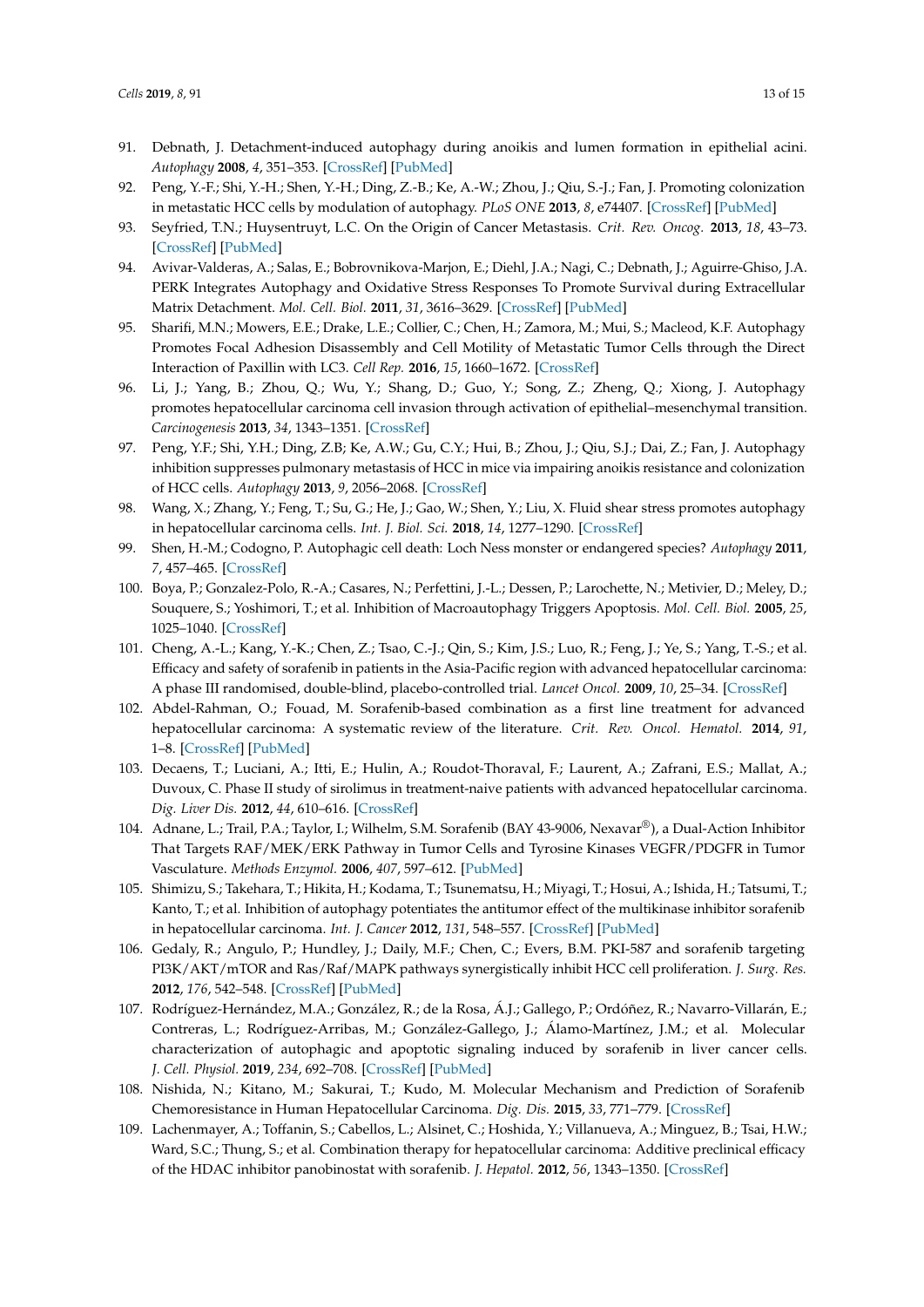- <span id="page-13-0"></span>110. Liang, Y.; Zheng, T.; Song, R.; Wang, J.; Yin, D.; Wang, L.; Liu, H.; Tian, L.; Fang, X.; Meng, X.; et al. Hypoxia-mediated sorafenib resistance can be overcome by EF24 through Von Hippel-Lindau tumor suppressor-dependent HIF-1α inhibition in hepatocellular carcinoma. *Hepatology* **2013**, *57*, 1847–1857. [\[CrossRef\]](http://dx.doi.org/10.1002/hep.26224)
- <span id="page-13-1"></span>111. Prieto-Domínguez, N.; Méndez-Blanco, C.; Carbajo-Pescador, S.; Fondevila, F.; García-Palomo, A.; González-Gallego, J.; Mauriz, J.L. Melatonin enhances sorafenib actions in human hepatocarcinoma cells by inhibiting mTORC1/p70S6K/HIF-1α and hypoxia-mediated mitophagy. *Oncotarget* **2017**, *8*, 91402–91414. [\[CrossRef\]](http://dx.doi.org/10.18632/oncotarget.20592) [\[PubMed\]](http://www.ncbi.nlm.nih.gov/pubmed/29207653)
- <span id="page-13-2"></span>112. Prieto-Domínguez, N.; Ordóñez, R.; Fernández, A.; García-Palomo, A.; Muntané, J.; González-Gallego, J.; Mauriz, J.L. Modulation of Autophagy by Sorafenib: Effects on Treatment Response. *Front. Pharmacol.* **2016**, *7*, 151. [\[CrossRef\]](http://dx.doi.org/10.3389/fphar.2016.00151) [\[PubMed\]](http://www.ncbi.nlm.nih.gov/pubmed/27375485)
- <span id="page-13-3"></span>113. Zhi, X.; Zhong, Q. Autophagy in cancer. *F1000Prime Rep.* **2015**, *7*, 18. [\[CrossRef\]](http://dx.doi.org/10.12703/P7-18) [\[PubMed\]](http://www.ncbi.nlm.nih.gov/pubmed/25750736)
- <span id="page-13-4"></span>114. Ding, Z.-B.; Hui, B.; Shi, Y.-H.; Zhou, J.; Peng, Y.-F.; Gu, C.-Y.; Yang, H.; Shi, G.-M.; Ke, A.-W.; Wang, X.-Y.; et al. Autophagy Activation in Hepatocellular Carcinoma Contributes to the Tolerance of Oxaliplatin via Reactive Oxygen Species Modulation. *Clin. Cancer Res.* **2011**, *17*, 6229–6238. [\[CrossRef\]](http://dx.doi.org/10.1158/1078-0432.CCR-11-0816) [\[PubMed\]](http://www.ncbi.nlm.nih.gov/pubmed/21825039)
- <span id="page-13-5"></span>115. Sheng, J.; Qin, H.; Zhang, K.; Li, B.; Zhang, X. Targeting autophagy in chemotherapy-resistant of hepatocellular carcinoma. *Am. J. Cancer Res.* **2018**, *8*, 354–365. [\[PubMed\]](http://www.ncbi.nlm.nih.gov/pubmed/29636994)
- <span id="page-13-6"></span>116. Toshima, T.; Shirabe, K.; Matsumoto, Y.; Yoshiya, S.; Ikegami, T.; Yoshizumi, T.; Soejima, Y.; Ikeda, T.; Maehara, Y. Autophagy enhances hepatocellular carcinoma progression by activation of mitochondrial β-oxidation. *J. Gastroenterol.* **2014**, *49*, 907–916. [\[CrossRef\]](http://dx.doi.org/10.1007/s00535-013-0835-9) [\[PubMed\]](http://www.ncbi.nlm.nih.gov/pubmed/23702609)
- <span id="page-13-7"></span>117. Hu, P.; Cheng, B.; He, Y.; Wei, Z.; Wu, D.; Meng, Z. Autophagy suppresses proliferation of HepG2 cells via inhibiting glypican-3/wnt/β-catenin signaling. *Oncotargets Ther.* **2018**, *11*, 193–200. [\[CrossRef\]](http://dx.doi.org/10.2147/OTT.S150520)
- <span id="page-13-8"></span>118. Da Silva, E.F.G.; Krause, G.C.; Lima, K.G.; Haute, G.V.; Pedrazza, L.; Mesquita, F.C.; Basso, B.S.; Velasquez, A.C.; Nunes, F.B.; De Oliveira, J.R. Rapamycin and fructose-1,6-bisphosphate reduce the HEPG2 cell proliferation via increase of free radicals and apoptosis. *Oncol. Rep.* **2016**, *36*, 2647–2652. [\[CrossRef\]](http://dx.doi.org/10.3892/or.2016.5111)
- <span id="page-13-9"></span>119. Engl, T.; Rutz, J.; Maxeiner, S.; Juengel, E.; Roos, F.; Khoder, W.; Bechstein, W.O.; Nelson, K.; Tsaur, I.; Haferkamp, A.; et al. mTOR inhibition reduces growth and adhesion of hepatocellular carcinoma cells in vitro. *Mol. Med. Rep.* **2017**, *16*, 7064–7071. [\[CrossRef\]](http://dx.doi.org/10.3892/mmr.2017.7401)
- <span id="page-13-10"></span>120. Kim, J.-O.; Kim, K.-H.; Song, I.S.; Cheon, K.-S.; Kim, O.-H.; Lee, S.C.; Lee, S.K.; Kim, S.-J. Potentiation of the anticancer effects of everolimus using a dual mTORC1/2 inhibitor in hepatocellular carcinoma cells. *Oncotarget* **2017**, *8*, 2936–2948. [\[CrossRef\]](http://dx.doi.org/10.18632/oncotarget.13808)
- <span id="page-13-11"></span>121. Tong, Y.; Huang, H.; Pan, H. Inhibition of MEK/ERK activation attenuates autophagy and potentiates pemetrexed-induced activity against HepG2 hepatocellular carcinoma cells. *Biochem. Biophys. Res. Commun.* **2015**, *456*, 86–91. [\[CrossRef\]](http://dx.doi.org/10.1016/j.bbrc.2014.11.038) [\[PubMed\]](http://www.ncbi.nlm.nih.gov/pubmed/25446102)
- <span id="page-13-12"></span>122. Huang, C.-Y.; Tai, W.-T.; Hsieh, C.-Y.; Hsu, W.-M.; Lai, Y.-J.; Chen, L.-J.; Shiau, C.-W.; Chen, K.-F. A sorafenib derivative and novel SHP-1 agonist, SC-59, acts synergistically with radiotherapy in hepatocellular carcinoma cells through inhibition of STAT3. *Cancer Lett.* **2014**, *349*, 136–143. [\[CrossRef\]](http://dx.doi.org/10.1016/j.canlet.2014.04.006) [\[PubMed\]](http://www.ncbi.nlm.nih.gov/pubmed/24735751)
- <span id="page-13-13"></span>123. Tai, W.-T.; Shiau, C.-W.; Chen, H.-L.; Liu, C.-Y.; Lin, C.-S.; Cheng, A.-L.; Chen, P.-J.; Chen, K.-F. Mcl-1-dependent activation of Beclin 1 mediates autophagic cell death induced by sorafenib and SC-59 in hepatocellular carcinoma cells. *Cell Death Dis.* **2013**, *4*, e485. [\[CrossRef\]](http://dx.doi.org/10.1038/cddis.2013.18) [\[PubMed\]](http://www.ncbi.nlm.nih.gov/pubmed/23392173)
- <span id="page-13-14"></span>124. Chang, Z.; Shi, G.; Jin, J.; Guo, H.; Guo, X.; Luo, F.; Song, Y.; Jia, X. Dual PI3K/mTOR inhibitor NVP-BEZ235-induced apoptosis of hepatocellular carcinoma cell lines is enhanced by inhibitors of autophagy. *Int. J. Mol. Med.* **2013**, *31*, 1449–1456. [\[CrossRef\]](http://dx.doi.org/10.3892/ijmm.2013.1351) [\[PubMed\]](http://www.ncbi.nlm.nih.gov/pubmed/23588698)
- <span id="page-13-15"></span>125. Simioni, C.; Martelli, A.M.; Cani, A.; Cetin-Atalay, R.; McCubrey, J.A.; Capitani, S.; Neri, L.M. The AKT Inhibitor MK-2206 is Cytotoxic in Hepatocarcinoma Cells Displaying Hyperphosphorylated AKT-1 and Synergizes with Conventional Chemotherapy. *Oncotarget* **2013**, *4*, 1496–1506. [\[CrossRef\]](http://dx.doi.org/10.18632/oncotarget.1236) [\[PubMed\]](http://www.ncbi.nlm.nih.gov/pubmed/24036604)
- <span id="page-13-16"></span>126. Zhang, H.; Chen, G.G.; Zhang, Z.; Chun, S.; Leung, B.C.S.; Lai, P.B.S. Induction of autophagy in hepatocellular carcinoma cells by SB203580 requires activation of AMPK and DAPK but not p38 MAPK. *Apoptosis* **2012**, *17*, 325–334. [\[CrossRef\]](http://dx.doi.org/10.1007/s10495-011-0685-y) [\[PubMed\]](http://www.ncbi.nlm.nih.gov/pubmed/22170404)
- <span id="page-13-17"></span>127. D'Alessandro, R.; Refolo, M.G.; Lippolis, C.; Messa, C.; Cavallini, A.; Rossi, R.; Resta, L.; Di Carlo, A.; Carr, B.I. Reversibility of regorafenib effects in hepatocellular carcinoma cells. *Cancer Chemother. Pharmacol.* **2013**, *72*, 869–877. [\[CrossRef\]](http://dx.doi.org/10.1007/s00280-013-2269-8) [\[PubMed\]](http://www.ncbi.nlm.nih.gov/pubmed/23959464)